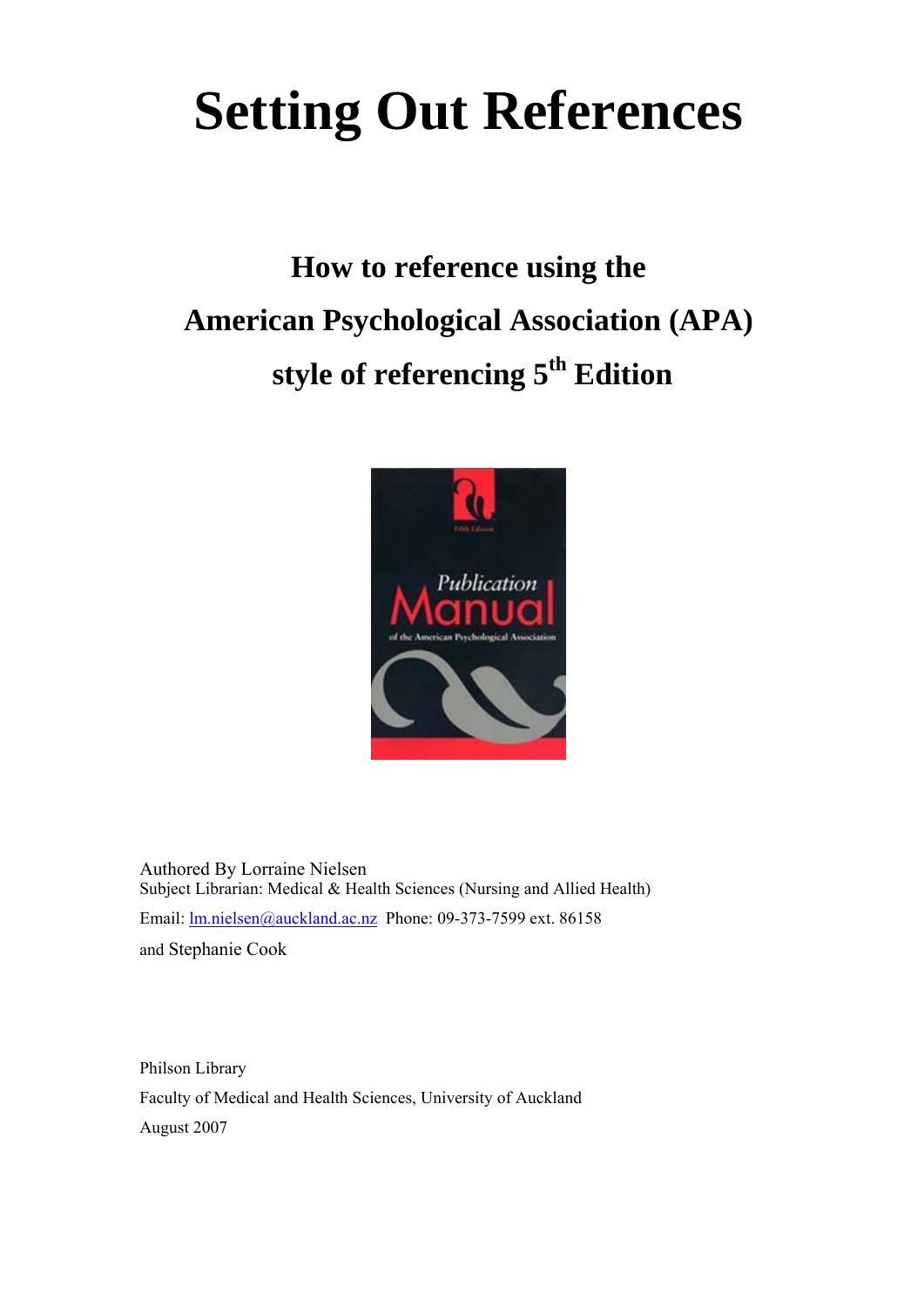## **Table of Contents**

| Several works by the same first author and with the same publication date:    |  |
|-------------------------------------------------------------------------------|--|
|                                                                               |  |
|                                                                               |  |
|                                                                               |  |
|                                                                               |  |
|                                                                               |  |
|                                                                               |  |
|                                                                               |  |
| Several works by the same first author and with the same publication date: 13 |  |
|                                                                               |  |
|                                                                               |  |
|                                                                               |  |
|                                                                               |  |
|                                                                               |  |
|                                                                               |  |
|                                                                               |  |
|                                                                               |  |
|                                                                               |  |
|                                                                               |  |
|                                                                               |  |
|                                                                               |  |
|                                                                               |  |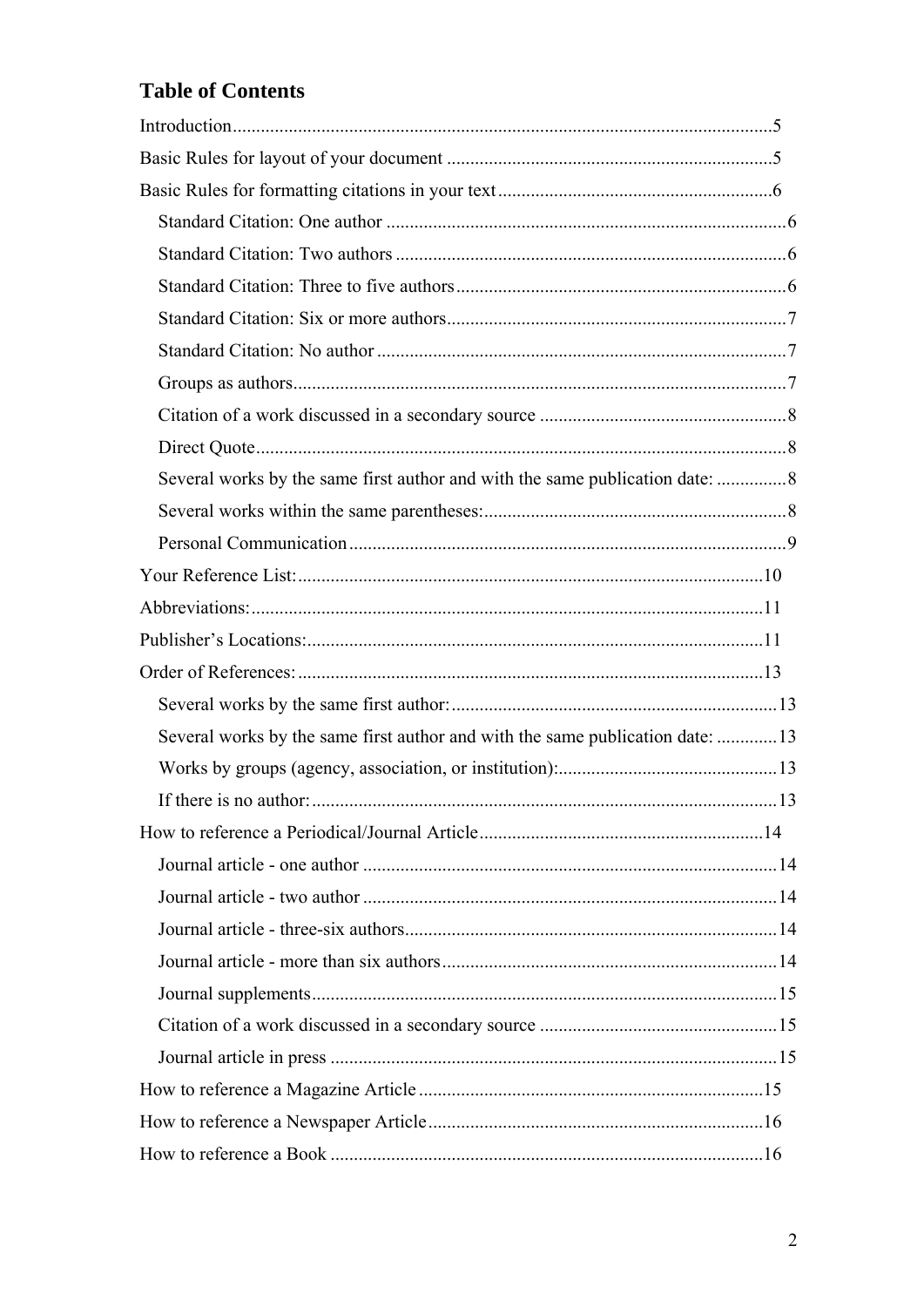| How to reference Video Recording, Motion Pictures and Television Series 21      |  |
|---------------------------------------------------------------------------------|--|
| Video or motion picture with international or national availability 21          |  |
|                                                                                 |  |
|                                                                                 |  |
|                                                                                 |  |
|                                                                                 |  |
|                                                                                 |  |
|                                                                                 |  |
|                                                                                 |  |
|                                                                                 |  |
|                                                                                 |  |
|                                                                                 |  |
| How to reference an Electronic Publication of Limited Circulation (Intranet not |  |
|                                                                                 |  |
|                                                                                 |  |
|                                                                                 |  |
|                                                                                 |  |
|                                                                                 |  |
|                                                                                 |  |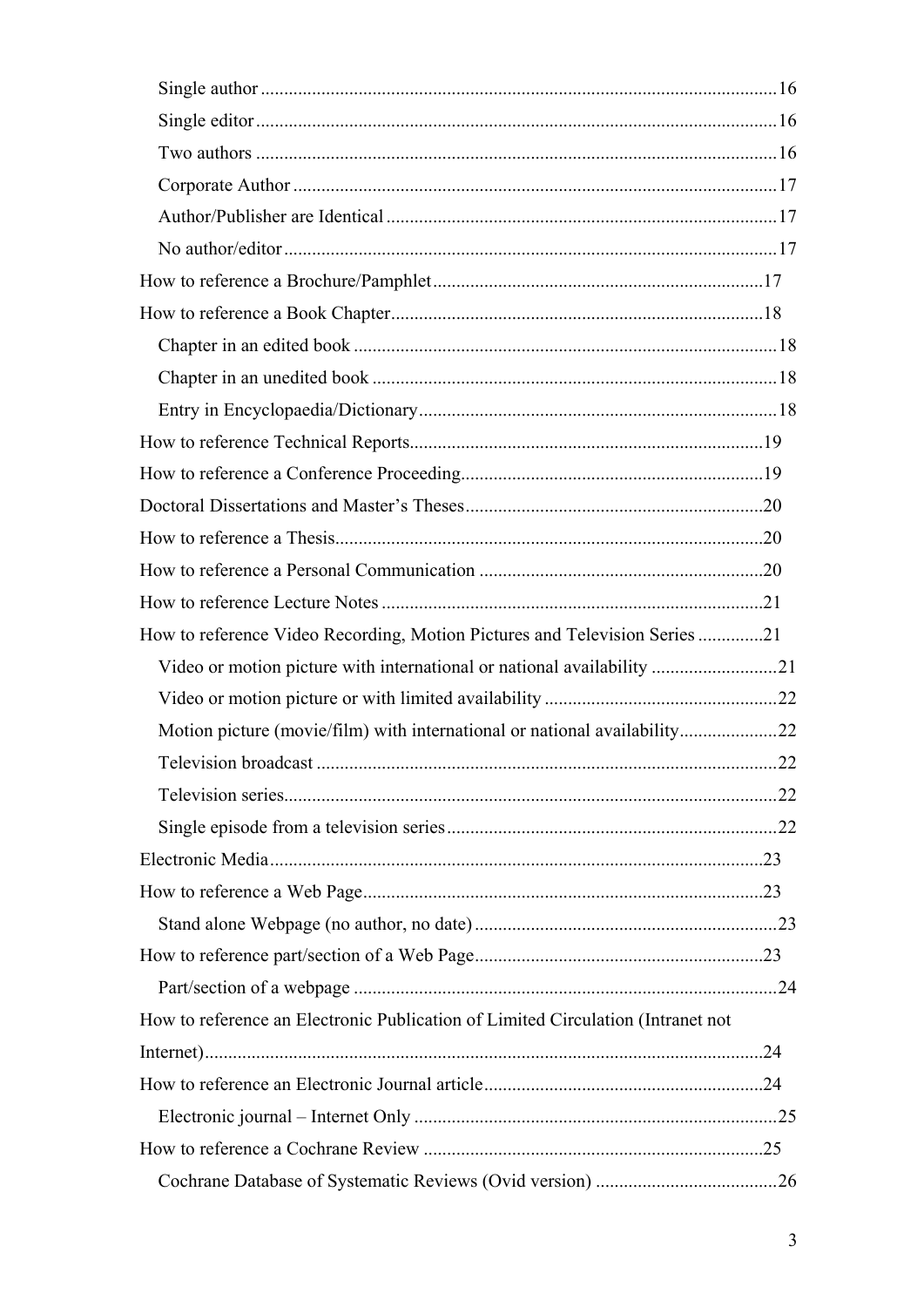| How to reference an electronic book retrieved from a database e.g. Books $\omega$ Ovid, |  |
|-----------------------------------------------------------------------------------------|--|
|                                                                                         |  |
| How to reference an electronic book retrieved from a database e.g. Books $\omega$ Ovid, |  |
|                                                                                         |  |
|                                                                                         |  |
|                                                                                         |  |
|                                                                                         |  |
|                                                                                         |  |
|                                                                                         |  |
|                                                                                         |  |
|                                                                                         |  |
|                                                                                         |  |
|                                                                                         |  |
|                                                                                         |  |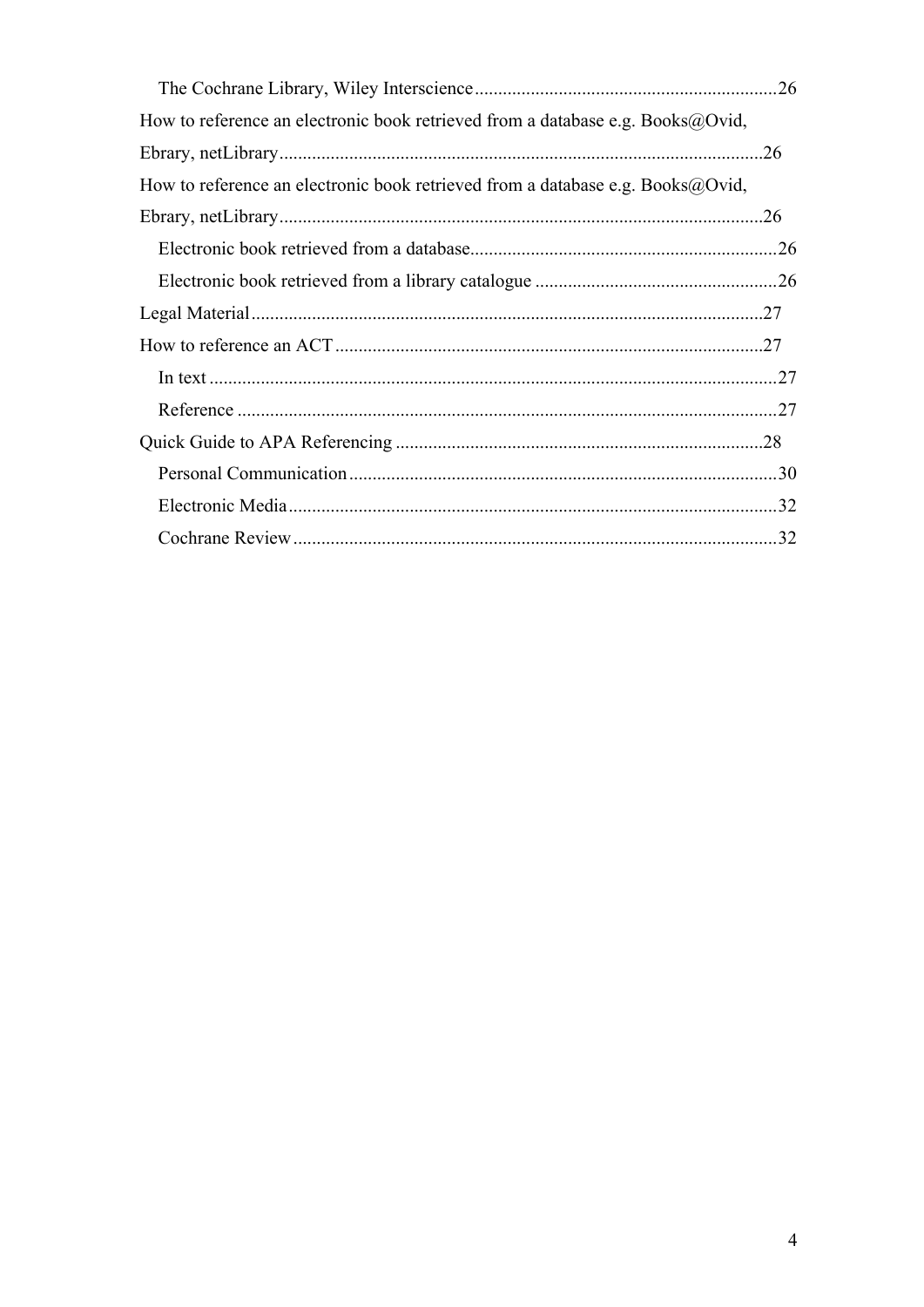<span id="page-4-0"></span>American Psychological Association (APA) Style of Referencing Guide

This guide is only an introduction to The American Psychological Association (APA) style of referencing. For more comprehensive information please refer to the *Publication manual of the American Psychological Association*. (5th ed.). (2001). Washington, DC: American Psychological Association.

Copies are held in the following Libraries (for more details check Voyager):

| Short Loan – Kate Edgar Information CommonsCall Number: 808.06615 A51 2001 |  |
|----------------------------------------------------------------------------|--|
|                                                                            |  |

## **Introduction**

It is important to acknowledge all sources of information and ideas that you have used in your essay, research paper, dissertation or thesis in a way that identifies the original source. This is known as referencing. Referencing enables you to avoid plagiarism, allows the reader to consult the original source of your information, and acknowledges the author from which the information was taken.

There are many styles of referencing. This guide shows you one way – The American Psychological Association (APA). APA is a common reference style used in psychology and nursing. This style is an author-date method of referencing.

## **Basic Rules for layout of your document**

The first chapter of the Publication manual of the American Psychological Association (APA manual) covers the general format for manuscripts/documents.

For University of Auckland theses and dissertations you should consult the Guide to Theses and Dissertations<http://www.auckland.ac.nz/Docs/sa/postgraduate/download/thesisguide.pdf>for details on general layout.

Otherwise the basic sections, if applicable, of your document are as follows (in the following order and starting on a separate page):

- Title Page
- Abstract
- Text
- **References**
- Appendices

NB: Please check with your department as they may have other requirements or guidelines.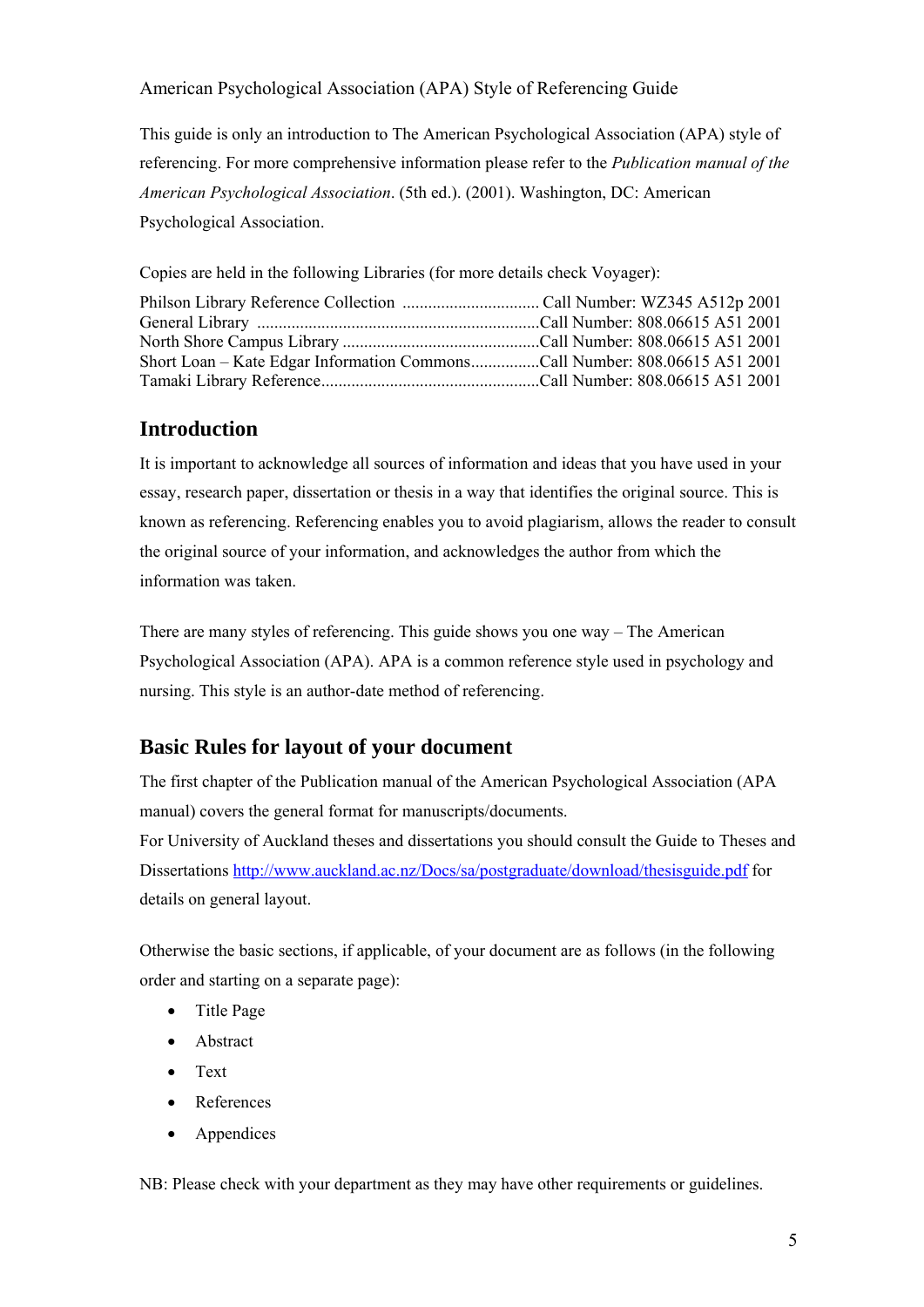## <span id="page-5-0"></span>**Basic Rules for formatting citations in your text**

The following are some general guidelines for referencing works in the text of your document.

The author/s surname and year of publication are used within the text of a document (commonly referred to as in-text citations) when you are quoting, paraphrasing or summarizing someone else's ideas. At the end of the document full details of the in-text citations are given in a reference list. For more information on in-text citations consult the APA manual (pages 207- 214).

#### **Standard Citation: One author**

For example:

According to Froggatt (2003) a growing body of research is emerging on palliative care….

OR

A growing body of research is emerging on palliative care (Froggatt, 2003).

NB: If you refer to the same citation a second time within the same paragraph you may omit the year of publication as long as it cannot be confused with other studies cited in that paragraph.

#### **Standard Citation: Two authors**

For example:

Jowett and Shanley (1993) observed during interviews that patients responded…….

OR

It was observed during the interview that patients responded well to drug therapy (Jowett & Shanley, 1993).

#### **Standard Citation: Three to five authors**

The first time the citation is referred to give all the authors surnames:

For example:

Herth, Korner, and McGee (2004) documented their experiences as patients.....

OR

Their experiences as patients was well documented (Herth, Korner, & McGee, 2004)

NB: In the second example '&' is placed before the last author.

Subsequently, only the surname of the first listed author is used followed by et al. and the year of publication.

For example:

Herth et al. (2004) stated that.....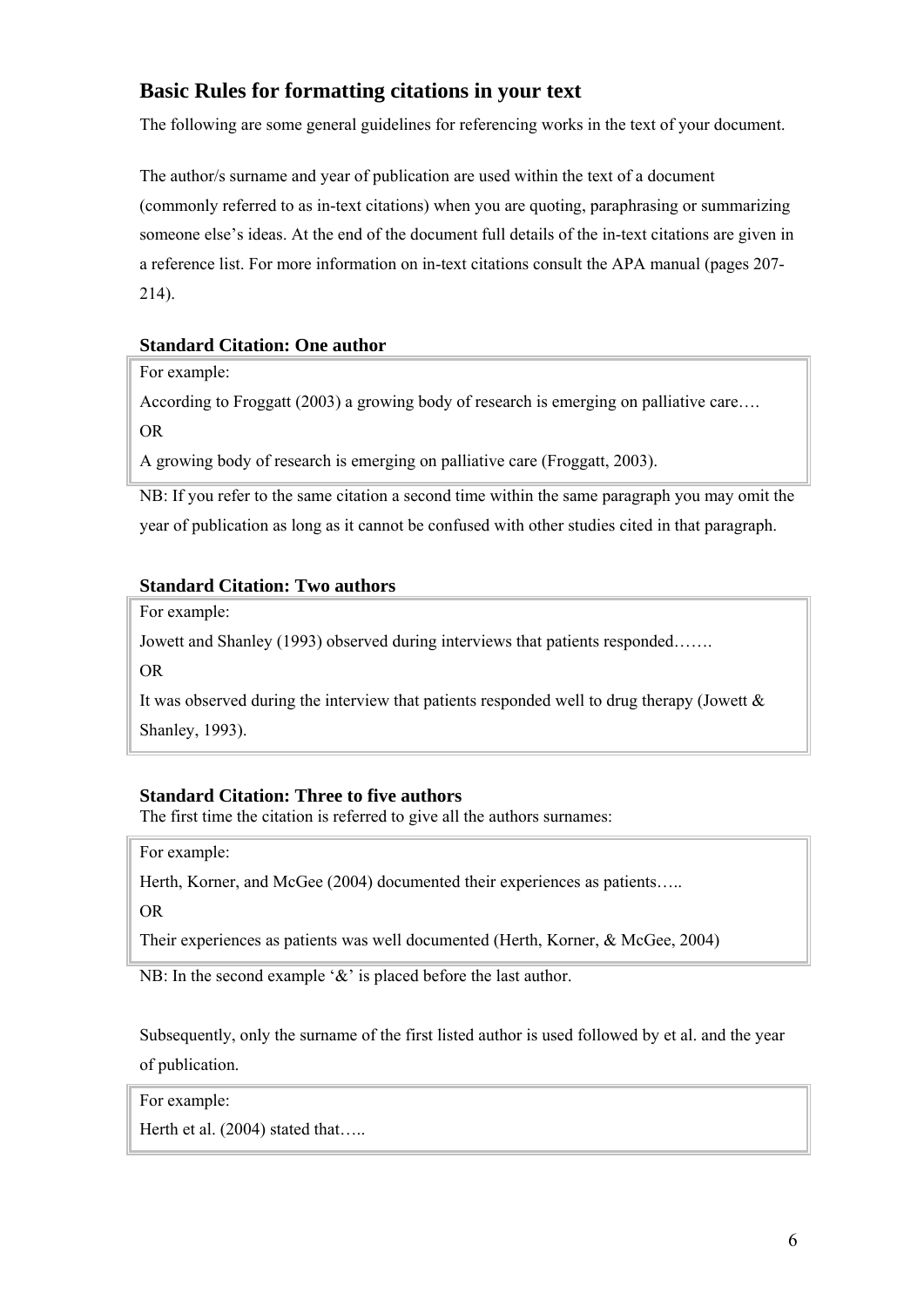#### <span id="page-6-0"></span>**Standard Citation: Six or more authors**

When a citation has six or more authors, cite only the first author followed by et al. and the year

of publication, for the first and subsequent citations.

For example:

Benzein et al. (2001) conducted narrative interviews….

OR

Narrative interviews were conducted over two weeks (Benzein et al., 2001).

#### **Standard Citation: No author**

When a work has no author, cite in the text the first few words of the title and the year. For an article or chapter title use double quotation marks around the title. For a book,

periodical/journal, brochure, or report, *italicize* the title.

For example:

In the chapter "Thoughts on integrated care" (1999) it discusses…

OR

… it was discussed ("Thoughts on integrated care", 1999).

In the book *Social learning theory* (1980) evidence is…

OR

… the evidence was presented (*Social learning theory,* 1980).

NB: When a work's author is designated as "Anonymous" cit in the text the word Anonymous followed by a comma and the date. In the reference list, an anonymous work is alphabetized by the word Anonymous.

#### **Groups as authors**

Group authors (e.g. corporations, associations and government agencies) are normally spelled out every time they appear as an in-text citation. However the names of some group authors are spelled out the first time they are cited and abbreviated thereafter. The general rule in deciding to abbreviate is that you should provide enough information in the in-text citation for the reader to easily locate the entry in the reference list.

For example:

The Accident Compensation Corporation [ACC] (2003) would not cover injuries ….

OR

There was no compensation for these kinds of injures (Accident Compensation Corporation [ACC], 2003).

Subsequently

ACC (2003) does not consider injuries of this nature…..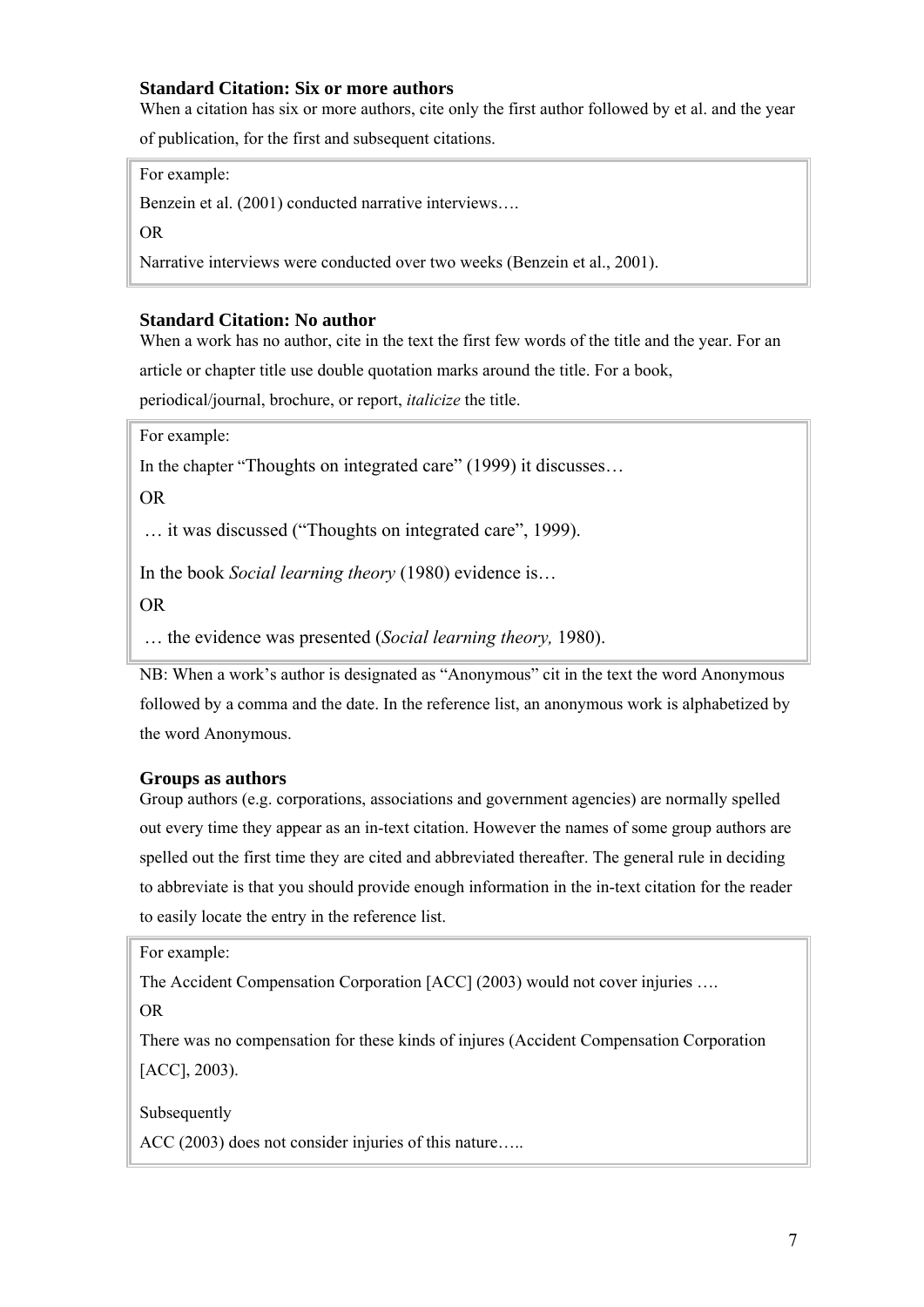#### <span id="page-7-0"></span>**Citation of a work discussed in a secondary source**

Give the secondary source in the reference list; in-text, name the original work, and give a citation for the secondary source. For example if Bendz, Sjodin, & Aurell's work is cited in Olson, Meek, & Lynch and you did not read the work cited, list the Olson, Meek, & Lynch reference in the Reference list.

For example:

In-text citation

Bendz, Sjodin, and Aurell's study (1990, as cited in Olson, Meek, & Lynch, 2004) showed… OR

…showed in the study (Bendz, Sjodin, & Aurell, 1990, as cited in Olson, Meek, & Lynch, 2004).

In the Reference List

Olson, D. M., Meek, L. G., & Lynch, J. R. (2004). Accurate patient history contributes to differentiating diabetes insipidus: A case study. *Journal of Neuroscience Nursing, 36*(4), 228-230.

#### **Direct Quote**

For example:

The author stated, "The effect disappeared within minutes" (Lopez, 1993, p. 311), but she did not say which effect.

OR

Lopez (1993) found that "the effect disappeared within minutes" (p. 311).

NB: Quotations that are 40 words or longer should be placed in a free standing block of type written lines and omit quotation marks. For more information see the APA manual.

#### **Several works by the same first author and with the same publication date:**

Within the text the publication date is followed by the suffixes a, b, c, etc. after the year; repeat the year. The suffixes reflect the order in which the references are arranged in the reference list i.e. alphabetically by the title (excluding '*A'* and '*The'*) that follows the date.

For example:

Cook (2001a) found that the control of …. The roles were reversed (Cook, 2001b).

#### **Several works within the same parentheses:**

List two or more works by different authors who are cited within the same parentheses in alphabetical order by the first author's surname. Separate the citations with semicolons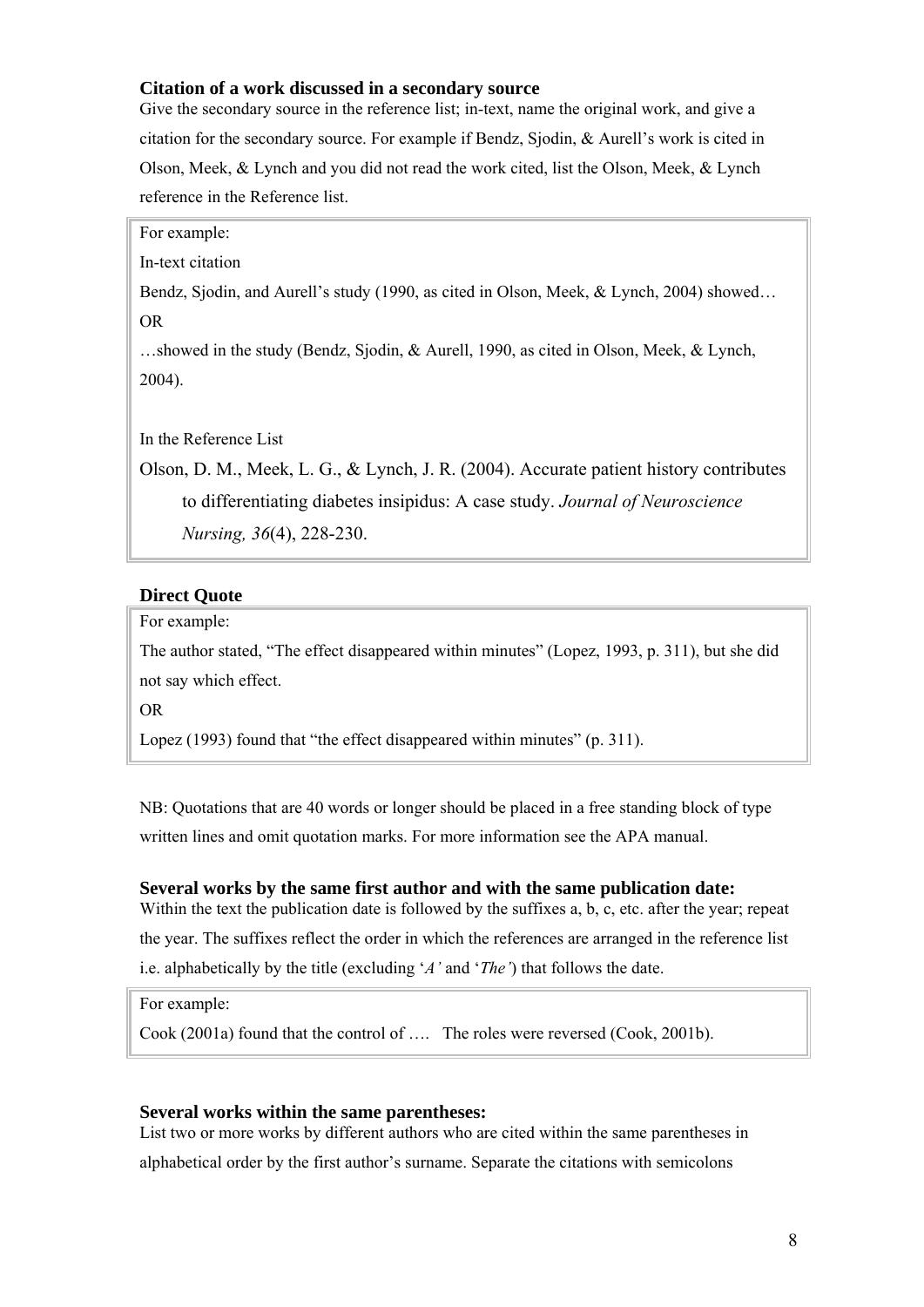#### <span id="page-8-0"></span>For example:

Several trials found inconsistencies in the results (Brown, 2006; Cook, 2007; Wilson, 2000).

#### **Personal Communication**

Personal communication may be letters, memos, some electronic communications, personal interviews, telephone conversations and the like. Cite personal communications in the text only, they are not included in the reference list. In the body of your text you need the following: Initials and Surname of communicator, and provide an exact a date as possible.

For example in-text reference would look like this:

P. D. Gluckman (personal communication, May 23, 2004)

OR

(J. Kilpatrick, personal communication, November 7, 2004)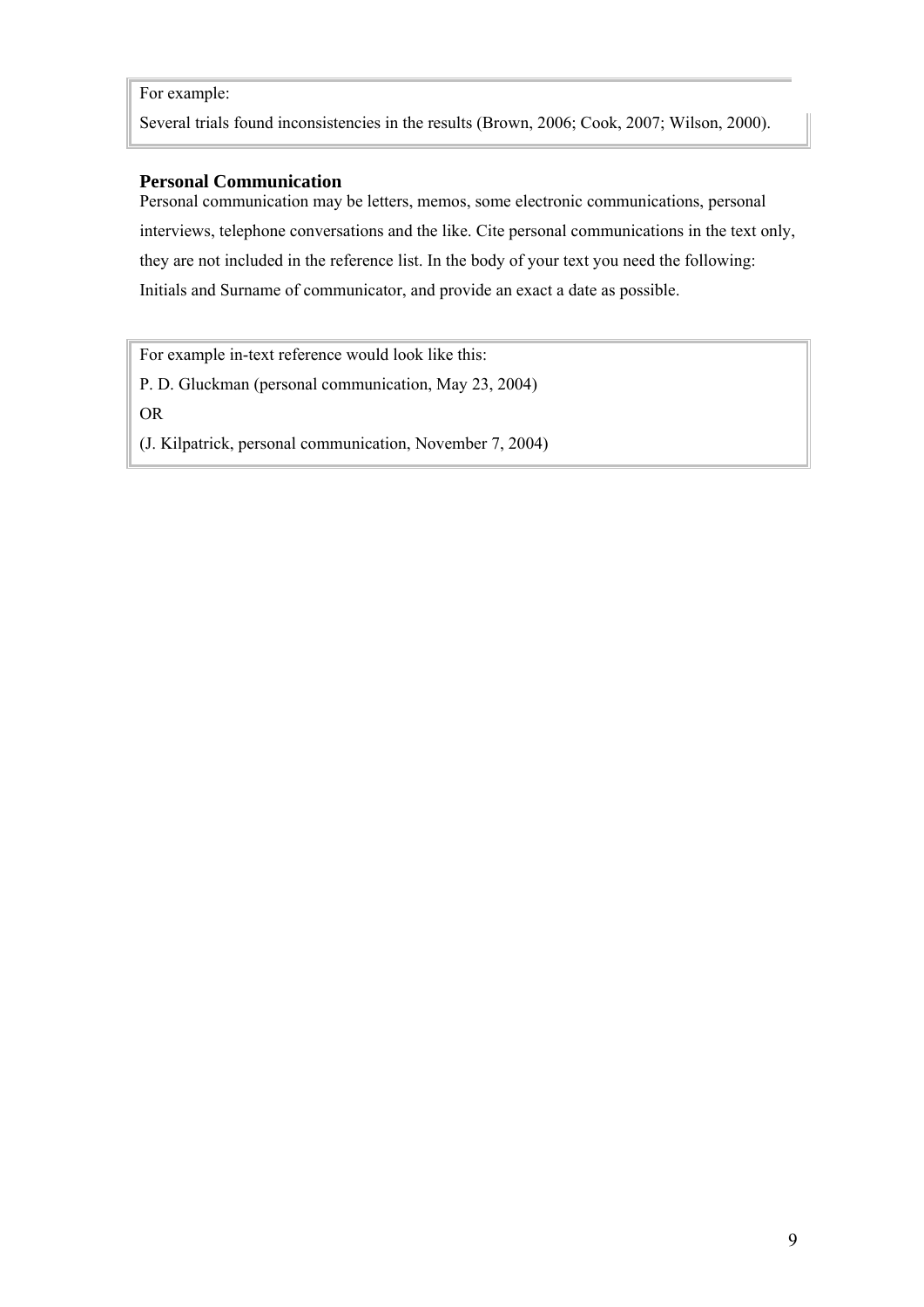## <span id="page-9-0"></span>**Your Reference List:**

Formatting your reference list is covered in Chapter 4 of the APA manual. What follows are some general guidelines for formatting your reference list.

Your reference list should appear at the end of your paper and should begin on a separate page from the text of the essay under the heading **References** (centered, at the top of the page and not underlined). The references should be double-spaced just like the rest of your essay, and entries should have a hanging indent of 5 spaces (i.e. starting on the  $5<sup>th</sup>$  space). NB: The School of Nursing accepts 1.5 or double spacing. In this guide I have used 1.5 spacing to save paper!!

References cited in the text must appear in the reference list; likewise, each entry in the reference list must be cited in the text.

NB: A *Reference list* cites works that specifically support a particular article whereas a *Bibliography* cites works for background or for further reading and may include descriptive notes.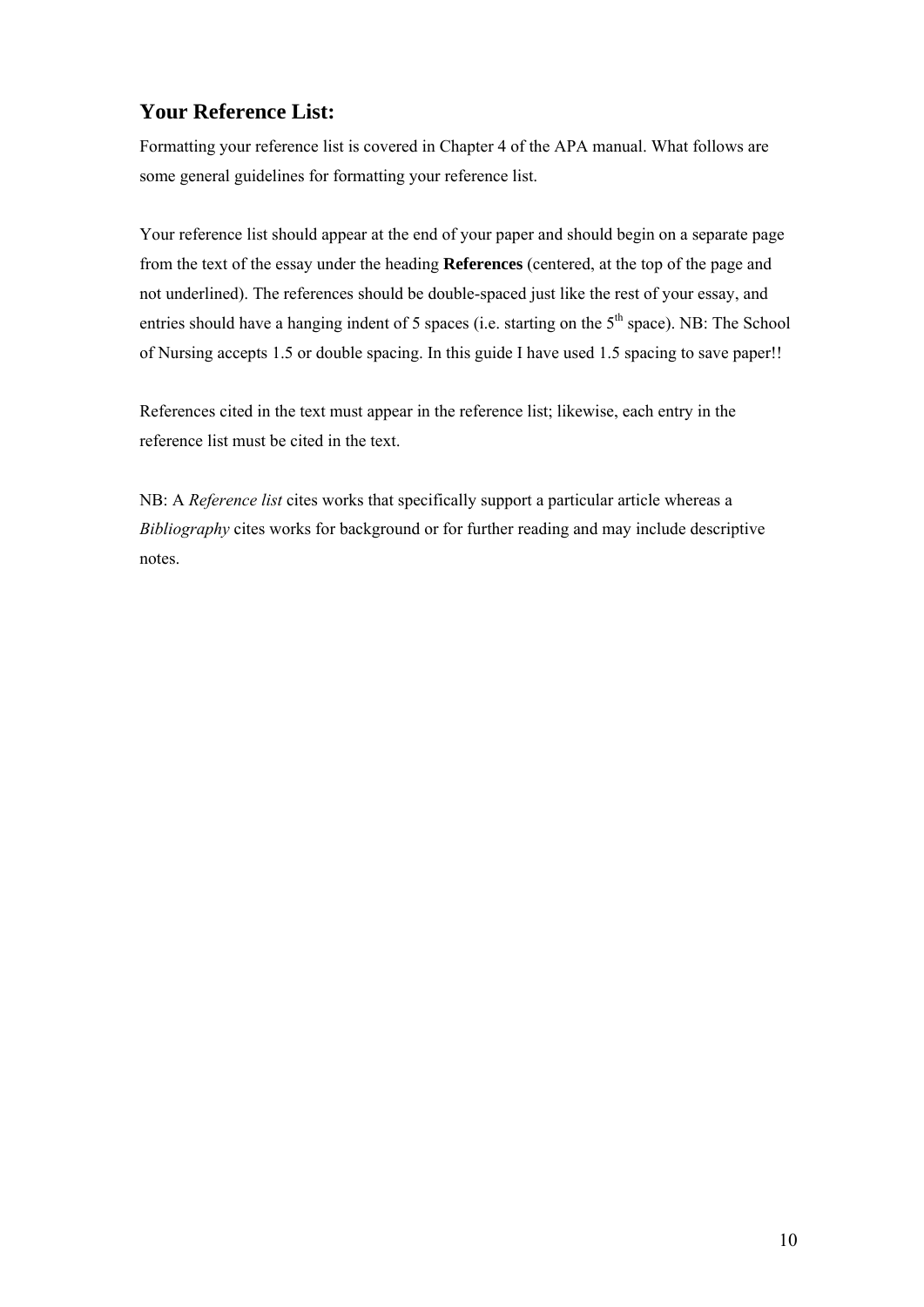## <span id="page-10-0"></span>**Abbreviations:**

| chap.     | chapter                                              | p.         | Page                    |
|-----------|------------------------------------------------------|------------|-------------------------|
| ed.       | edition                                              | pp.        | Pages                   |
| rev. ed.  | revised edition                                      | para.      | paragraph               |
| $2nd$ ed. | second edition                                       | Pt.        | Part                    |
| Ed.       | Editor                                               | Suppl.     | Supplement              |
| Eds.      | Editors                                              | Tech. Rep. | <b>Technical Report</b> |
| et al.    | and others (from Latin et alii,<br><i>et aliae</i> ) | Trans.     | Translator(s)           |
| n.d.      | no date                                              | Vol.       | Volume (as in Vol. 4)   |
| No.       | Number                                               | vols.      | Volumes (as in 4 vols.) |

Acceptable abbreviations in the reference list for parts of books and other publications are:

## **Publisher's Locations:**

Give the location (city and state for U.S. publishers, city, state or province if applicable, and country for publishers outside of the United States) of the publishers of books, reports, brochures, and other separate, non-periodical publications. If two or more publisher locations are given, give the location listed first in the book or, if specified, the location of the publishers home office. If the publisher is a university, and the name of the state (or province) is included in the name of the university, do not repeat the name in the publisher location. The following locations can be listed without a state abbreviation or country because they are major cites that are well known for publishing.

NB: Do not use abbreviations for the name of the Country e.g. use New Zealand not NZ.

| Baltimore     | Philadelphia  | Milan     | Tokyo  |
|---------------|---------------|-----------|--------|
| <b>Boston</b> | San Francisco | Moscow    | Vienna |
| Chicago       | Amsterdam     | Paris     |        |
| Los Angeles   | Jerusalem     | Rome      |        |
| New York      | London        | Stockholm |        |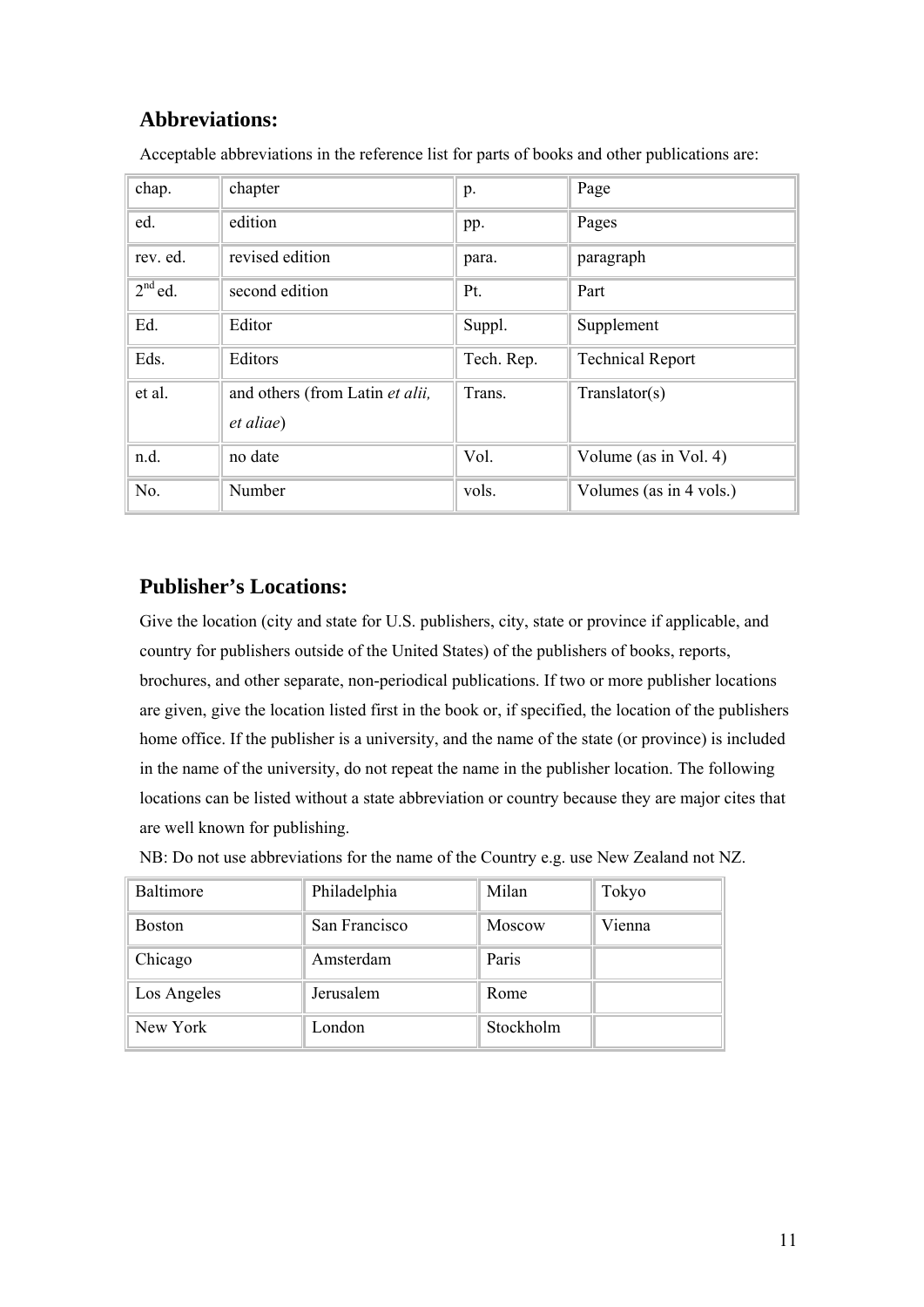| <b>Location</b>      | <b>Abbreviation</b>        | <b>Location</b> | <b>Abbreviation</b>      |
|----------------------|----------------------------|-----------------|--------------------------|
| Alabama              | AL                         | Missouri        | M <sub>O</sub>           |
| Alaska               | AK                         | Montana         | MT                       |
| American Samoa       | <b>AS</b>                  | Nebraska        | NE                       |
| Arizona              | AZ                         | Nevada          | $\ensuremath{\text{NV}}$ |
| Arkansas             | AR                         | New Hampshire   | $\rm NH$                 |
| California           | CA                         | New Jersey      | NJ                       |
| Canal Zone           | CZ                         | New Mexico      | <b>NM</b>                |
| Colorado             | CO                         | New York        | NY                       |
| Connecticut          | <b>CT</b>                  | North Carolina  | NC                       |
| Delaware             | DE                         | North Dakota    | ND                       |
| District of Columbia | DC                         | Ohio            | OH                       |
| Florida              | FL                         | Oklahoma        | OK                       |
| Georgia              | GA                         | Oregon          | <b>OR</b>                |
| Guam                 | GU                         | Pennsylvania    | PA                       |
| Hawaii               | $\mathop{\rm HI}\nolimits$ | Puerto Rico     | <b>PR</b>                |
| Idaho                | ID                         | Rhode Island    | RI                       |
| Illinois             | IL                         | South Carolina  | <b>SC</b>                |
| Indiana              | IN                         | South Dakota    | <b>SD</b>                |
| Iowa                 | IA                         | Tennessee       | <b>TN</b>                |
| Kansas               | KS                         | Texas           | <b>TX</b>                |
| Kentucky             | KY                         | Utah            | UT                       |
| Louisiana            | LA                         | Vermont         | <b>VT</b>                |
| Maine                | ME                         | Virginia        | <b>VA</b>                |
| Maryland             | MD                         | Virgin Islands  | VI                       |
| Massachusetts        | MA                         | Washington      | <b>WA</b>                |
| Michigan             | MI                         | West Virginia   | <b>WV</b>                |
| Minnesota            | MN                         | Wisconsin       | WI                       |
| Mississippi          | MS                         | Wyoming         | <b>WY</b>                |

The names of U.S states and territories are abbreviated in the reference list.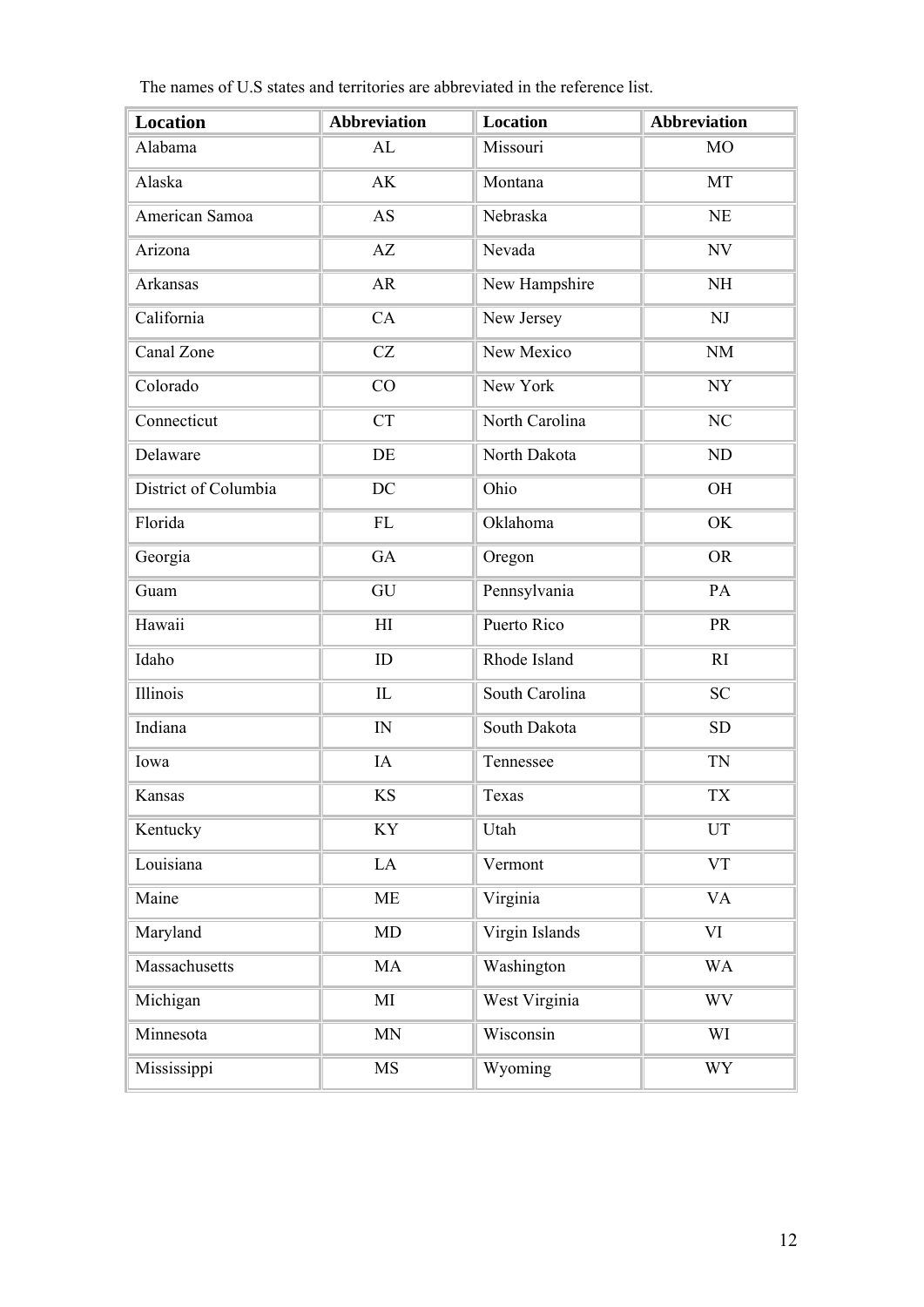## <span id="page-12-0"></span>**Order of References:**

For more detailed information see Section 4.04 pg 219 of the APA manual

References are arranged in alphabetical order by the surname of the first author

#### **Several works by the same first author:**

Arranged by year of publication, the earliest first

For example:

Hobson, J. M. (2000). Where to …

Hobson, J. M. (2004). Maori nursing….

#### **Several works by the same first author and with the same publication date:**

Arranged alphabetically by the title (excluding A and The) that follows the date.

For example:

Cook, S. (2001a). The control of ….

Cook, S. (2001b). Roles of the…..

#### **Works by groups (agency, association, or institution):**

Alphabetise group authors by the first significant word of the name. Use the full name.

For example:

American Psychological Association, (not APA)

University of Auckland, Department of Medicine,

#### **If there is no author:**

The title moves to the author position and the entry is alphabetised by the first significant word of the title.

For example:

Surveillance and control notes. (1997). *New Zealand Public Health Report, 4*(6), 43-45.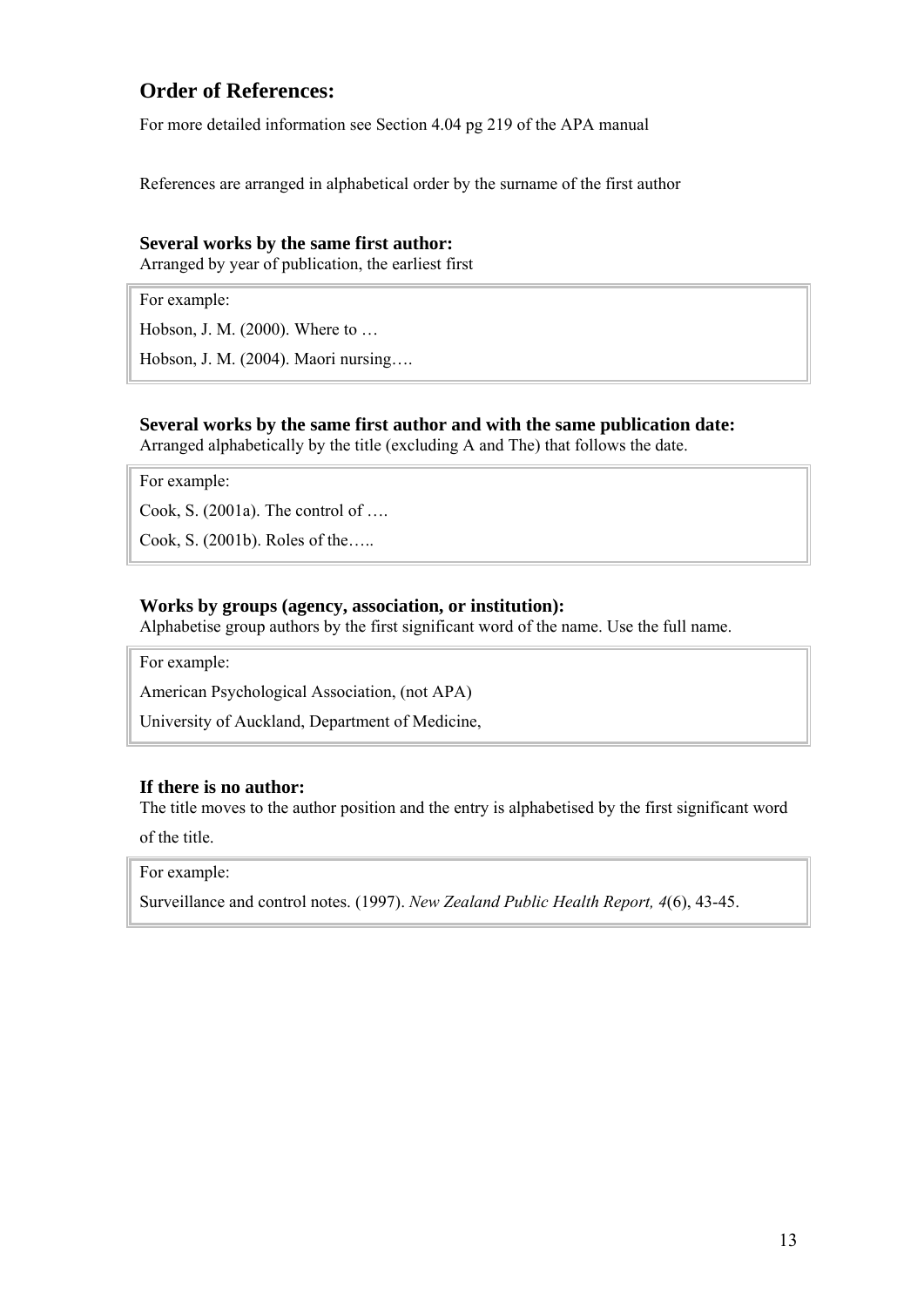## <span id="page-13-0"></span>**How to reference a Periodical/Journal Article**

The following details are needed (if available) in this order:

- **1. Author/s.** of article Surname,(comma) Initial(s).(full stop)
- **2. Year.** of publication in parentheses. (followed by a full stop)
- **3. Title.** of article. (followed by a full stop)
- **4.** *Journal title***,** in *italics* (followed by a comma) NB: Journal Title must be in full
- **5.** *Volume number* in *italics* (followed by a comma if no issue number is given)
- **6. Issue/part number,** in parentheses only needed if issues are individually paginated (followed by a comma)
- **7. Page Numbers.** of article (followed by a full stop)

#### **Journal article - one author**

Neugroschl, J. (2002). Agitation: How to manage behaviour disturbances in the older patient with dementia. *Geriatrics, 57*(4), 33-37.

#### **Journal article - two author**

Hughes, E., & Rodgers, J. (1999). Changing times in diabetes care. *Diabetes Primary Care*, *1*(1), 4.

#### **Journal article - three-six authors**

Ilan, D. I., Liporace, F. A., Rosen, J., & Cannavo, D. (2004). Efficacy of rofecoxib for pain control after knee arthroscopy: A prospective, randomized, double-blinded clinical trial. *Arthroscopy, 20*, 813-818.

#### **Journal article - more than six authors**

Cohet, C., Cheng, S., MacDonald, C., Baker, M., Foliaki, S., Huntington, N., et al. (2004). Infections, medication use, and the prevalence of symptoms of asthma, rhinitis, and eczema in childhood. *Journal of Epidemiology & Community Health, 58*, 852-857.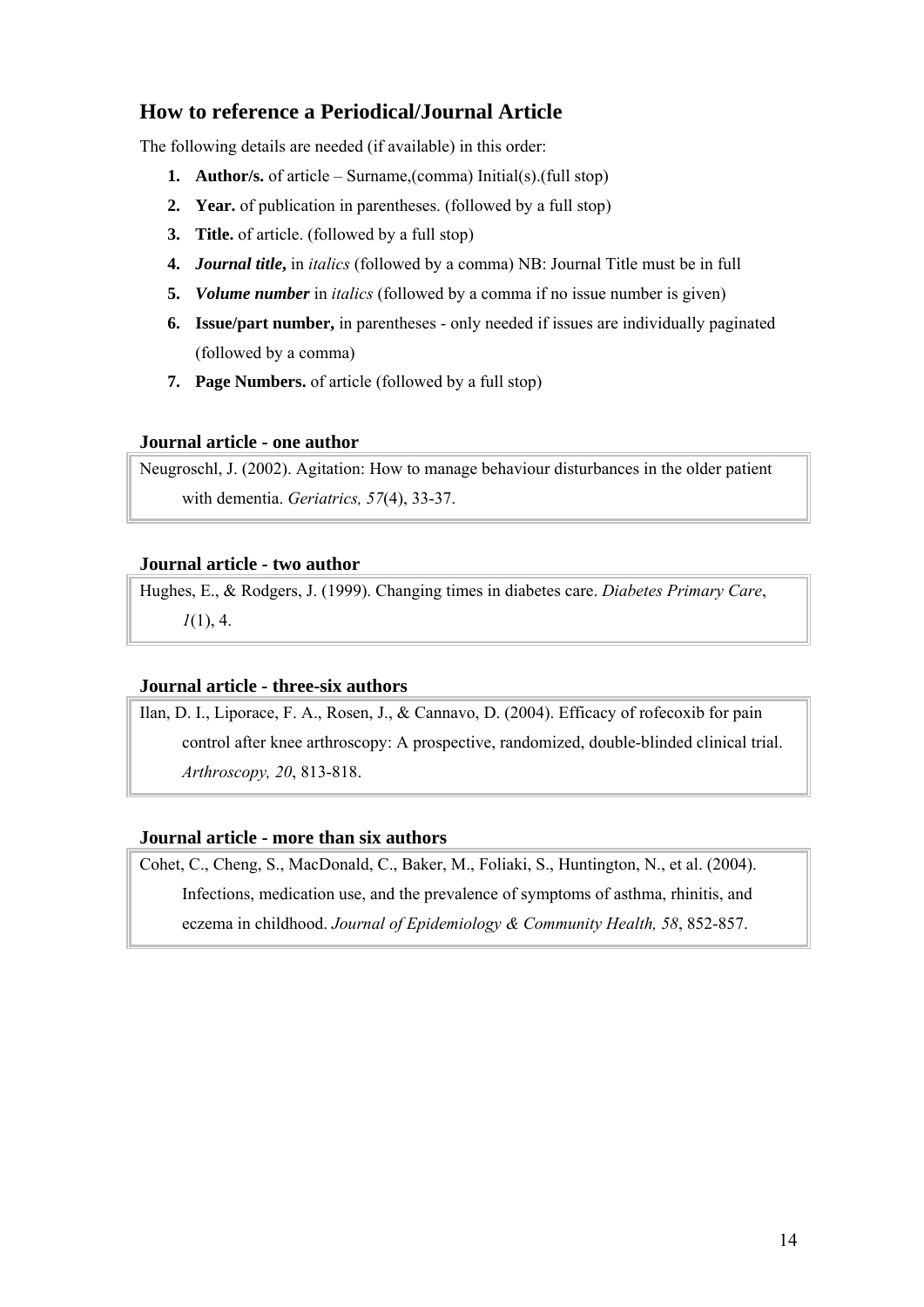#### <span id="page-14-0"></span>**Journal supplements**

If there is no supplement number, the journal issue number is included in parentheses before Suppl.

Roose, S. P. (2000). Considerations for the use of antidepressants in patients with cardiovascular disease. *American Heart Journal, 140*(4 Suppl.), S84-S88.

OR if the supplement has a number, the number is included in parentheses after Suppl. Stjernholm, C. (2003). Aspects of temporal bone anatomy and pathology in conjunction with cochlear implant surgery. *Acta Radiologica - Supplementum, 44*(Suppl. 430), 2-15.

#### **Citation of a work discussed in a secondary source**

See page 7 of this guide for details.

#### **Journal article in press**

A paper that has been submitted to a journal and accepted for publication but not yet published is considered in press. Do not give a year, vol, or page numbers until the article is published. Add (in press) after the author/s name. For more details see page 241 of the APA manual.

Alonso, S., Geys, H., Molenberghs, G., & Kenward, M. G. (in press). Validation of surrogate markers in multiple randomized clinical trials with repeated measurements. *Biometrics*.

## **How to reference a Magazine Article**

The following details are needed (if available) in this order:

- **1. Author/s.** of article Surname,(comma) Initial(s).(full stop)
- **2. Year.** of publication in parentheses. (followed by a full stop)
- **3. Title.** of article. (followed by a full stop)
- **4.** *Magazine title***,** in *italics* (followed by a comma) NB. Magazine title must be in full
- **5.** *Volume number* in *italics* (followed by a comma if no issue number is given)
- **6. Issue/part number,** in parentheses only needed if issues are individually paginated (followed by a comma)
- **7. Page Number/s.** of article (followed by a full stop)

Allan, B. (2004, March). The food fight. *Consumer, 438,* 8-11.

OR

Fleming, D. (2004, March 8). Cutting back on obesity. *New Zealand Woman's Weekly,* 95-96.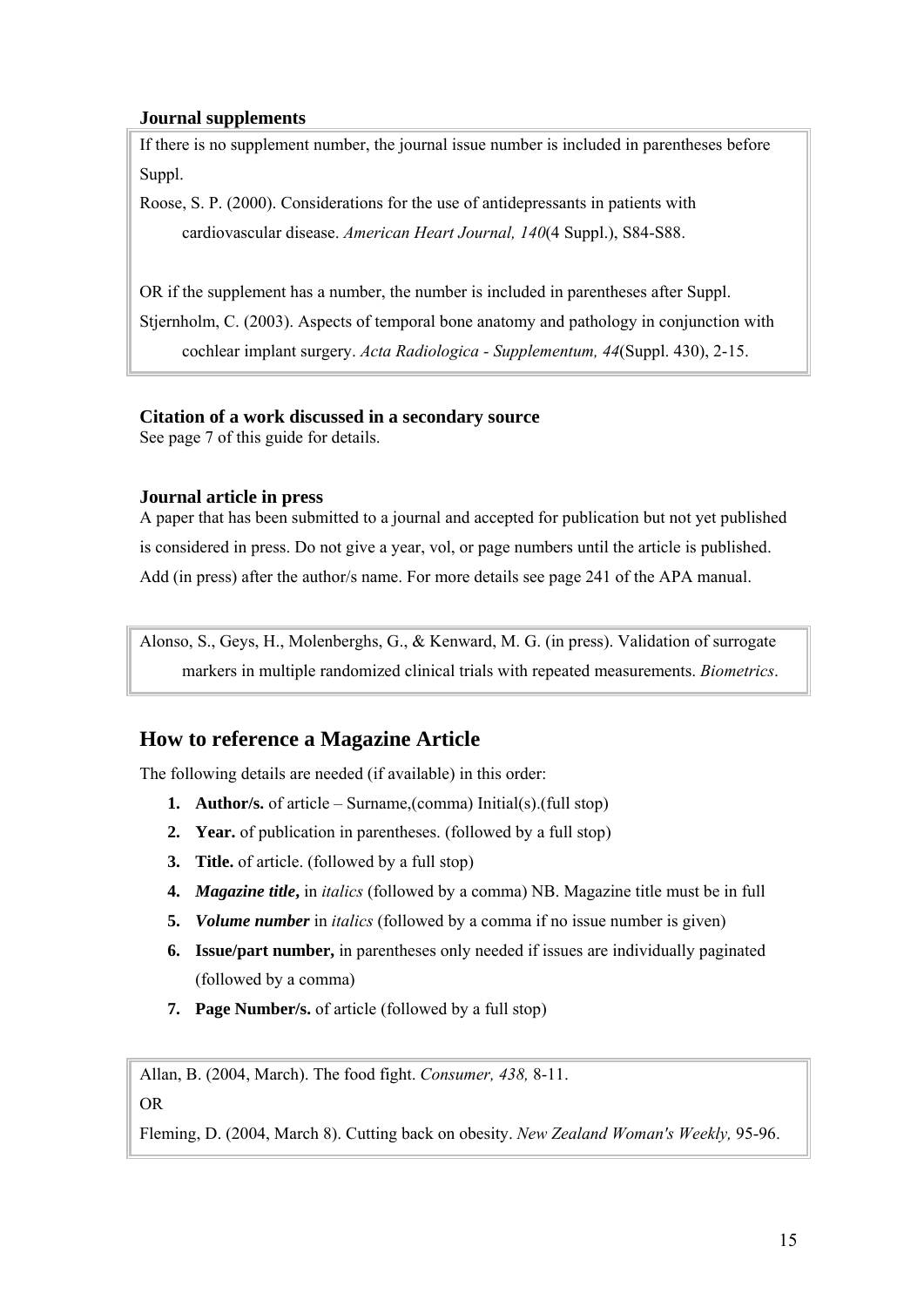## <span id="page-15-0"></span>**How to reference a Newspaper Article**

The following details are needed (if available) in this order:

- **1. Reporter/s.** of article Surname,(comma) Initial(s).(full stop)
- **2. Year, Month Day.** of publication in parentheses. (followed by a full stop)
- **3. Title.** of article. (followed by a full stop)
- **4.** *Newspaper title***,** in *italics* (followed by a comma)
- **5. Section Page Number/s.** of article (followed by a full stop)

Brooker, M. (2003, July 14). Meningitis scare swamps hospital*. The Press,* p. A1.

NB: If an article appears on discontinuous pages, give all page numbers and separate the numbers with a comma (e.g. pp. B1, B3, B5-B7.)

If there is no reporter the work goes under the Title of the article.

## **How to reference a Book**

The following details are needed (if available) in this order:

- **1. Name/s.** of author(s), editor(s) Surname,(comma) Initial(s).(full stop)
- **2. Year.** of publication in parentheses. (followed by a full stop)
- **3.** *Title***.** of publication in *italics*. (followed by a full stop)
- **4. Edition.** (in parentheses) if other than the first (followed by a full stop) (edition always abbreviated to ed.)
- **5. Place of publication:** (followed by a colon)
- **6. Publisher.** (followed by a full stop)

#### **Single author**

Durie, M. (2001). *Mauri ora: The dynamics of Maori health*. Auckland, New Zealand: Oxford University Press.

#### **Single editor**

Perl, A. (Ed.). (2004). *Autoimmunity: Methods and protocols*. Totowa, NJ: Humana Press.

#### **Two authors**

Polit-O'Hara, D., & Hungler, B. P. (1999). *Nursing research: Principles and methods* (6th ed.). Philadelphia: Lippincott.

**NB:** For books that have *3 to 5 authors* see in-text citation information on page 6.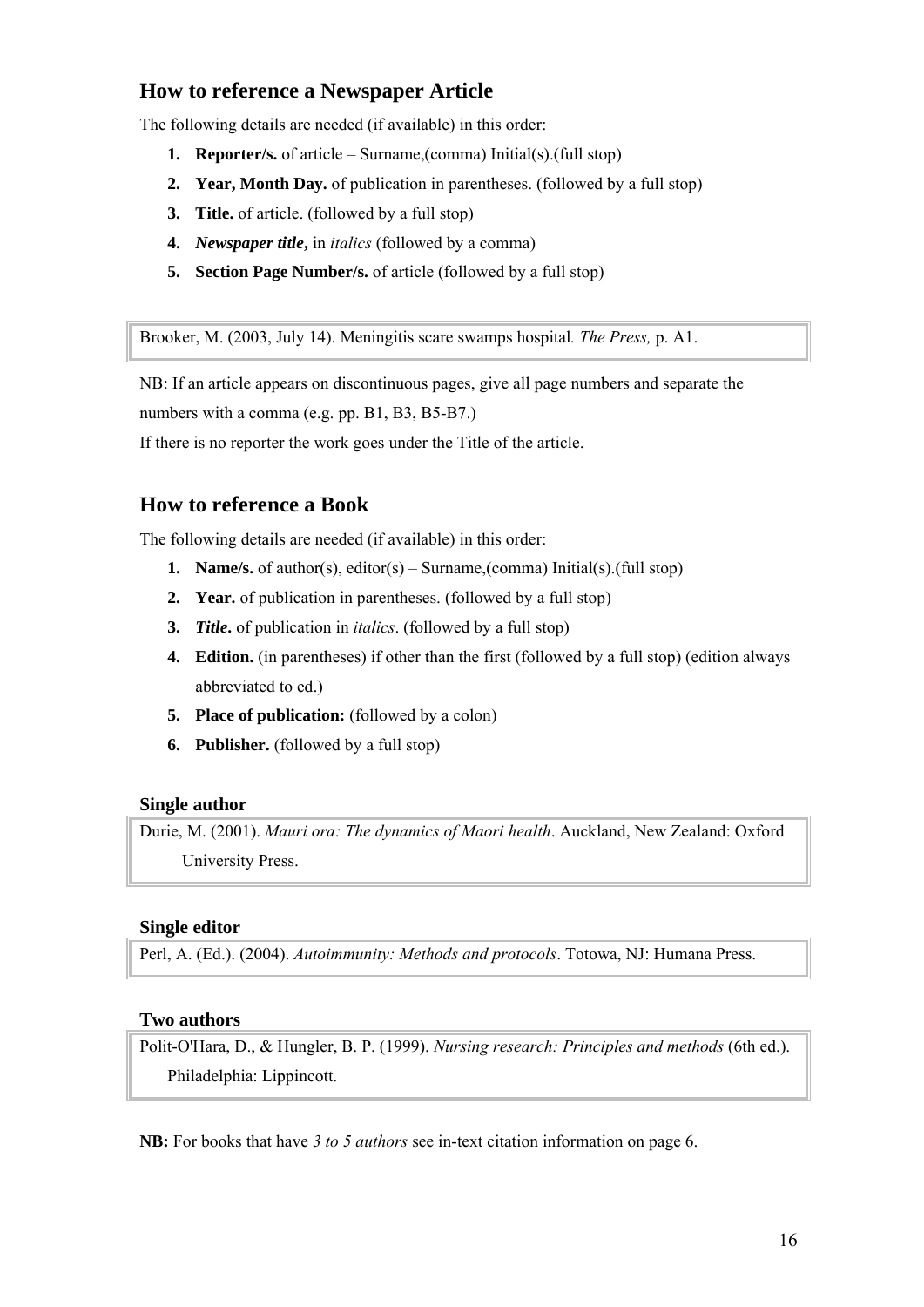<span id="page-16-0"></span>For books that have *six or more authors*, follow the rule for journals (see example on Page 12) and abbreviate remaining authors as et al. (not italicized and with a full stop after "al"). For intext citation information see page 6.

#### **Corporate Author**

New Zealand Occupational Safety & Health Service. (1996). *Approved code of practice for the management of noise in the workplace*. Wellington, New Zealand: Department of Labour, Occupational Safety & Health Service.

#### **Author/Publisher are Identical**

When the author and the publisher are the same, use the word Author as the name of the publisher.

New Zealand Ministry of Health. (2004). *Guideline for specialist health services for older people*. Wellington, New Zealand: Author.

## **No author/editor**

*Australian medicines handbook: AMH*. (2004). Adelaide, South Australia: Australian Medicines Handbook.

## **How to reference a Brochure/Pamphlet**

Format references to brochures/pamphlets in the same way as those to entire books (see page

15). In brackets, identify the publication as a brochure.

Diabetes New Zealand. (2003). *Cardiovascular risk and diabetes* [Brochure]. Wellington, New Zealand: Author.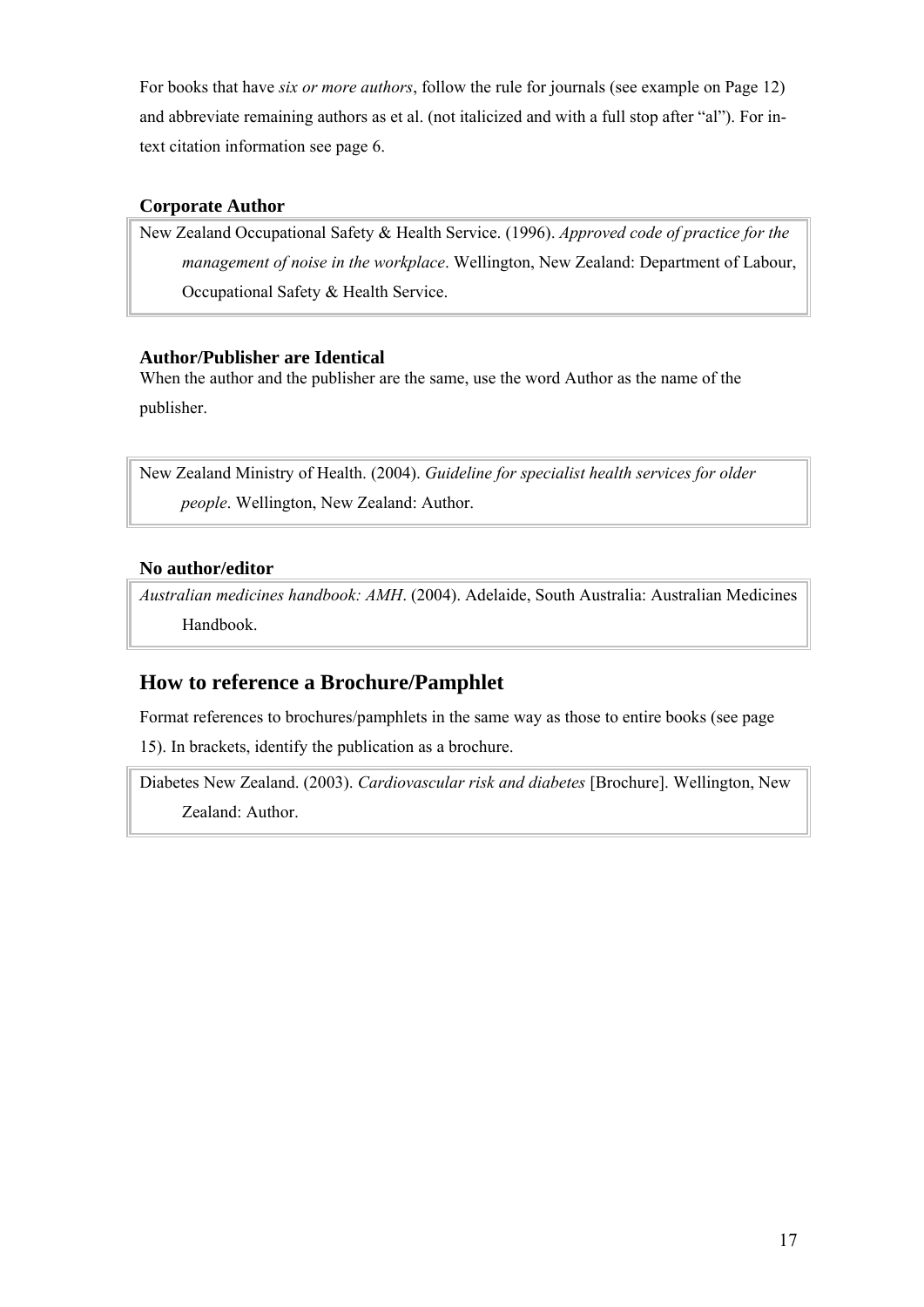## <span id="page-17-0"></span>**How to reference a Book Chapter**

The following details are needed (if available) in this order:

- **1. Name/s.** of author(s) of chapter Surname,(comma) Initial(s).(full stop)
- **2. Year.** of publication in parentheses. (followed by a full stop)
- **3. Chapter title. (**followed by a full stop)
- **4. Editor/s of book** preceded by "In".
- **5.** *Title***.** of book in *italics*. (followed by a full stop). NB: For a chapter in a book that is not edited, include the word **In** before the book title
- **6. Page Numbers.** of chapter in parentheses (followed by a full stop) NB: If there is an edition, volume number or report number this information precedes the page numbers within the parentheses and is followed by a comma.
- **7. Place of publication:** (followed by a colon)
- **8. Publisher.** (followed by a full stop)

#### **Chapter in an edited book**

Brown, S. A., Aarons, G. A., & Abrantes, A. M. (2001). Adolescent alcohol and drug abuse. In C. E. Walker & M. C. Roberts (Eds.), *Handbook of clinical child psychology* (3rd ed., pp. 757-775). New York: Wiley.

#### **Chapter in an unedited book**

For a chapter in a book where the author has written the whole book, include the word In before the book title.

Cook, S. (2007). Palliative care of the elderly. In *Palliative care* (pp. 23-45). New York:

Blackwell.

#### **Entry in Encyclopaedia/Dictionary**

Follow the format for book chapters (see above). Note if an entry has no author, place the entry

title in the author position

Hordeolum. (2002). In D. M. Anderson (Ed.), *Mosby's medical, nursing, & allied health dictionary* (p. 826). St. Louis, MO: Mosby.

#### **Entry in an online Encyclopaedia/Dictionary**

See page ?? for details.

#### *Citation of a work discussed in a secondary source*

See page 7 for details.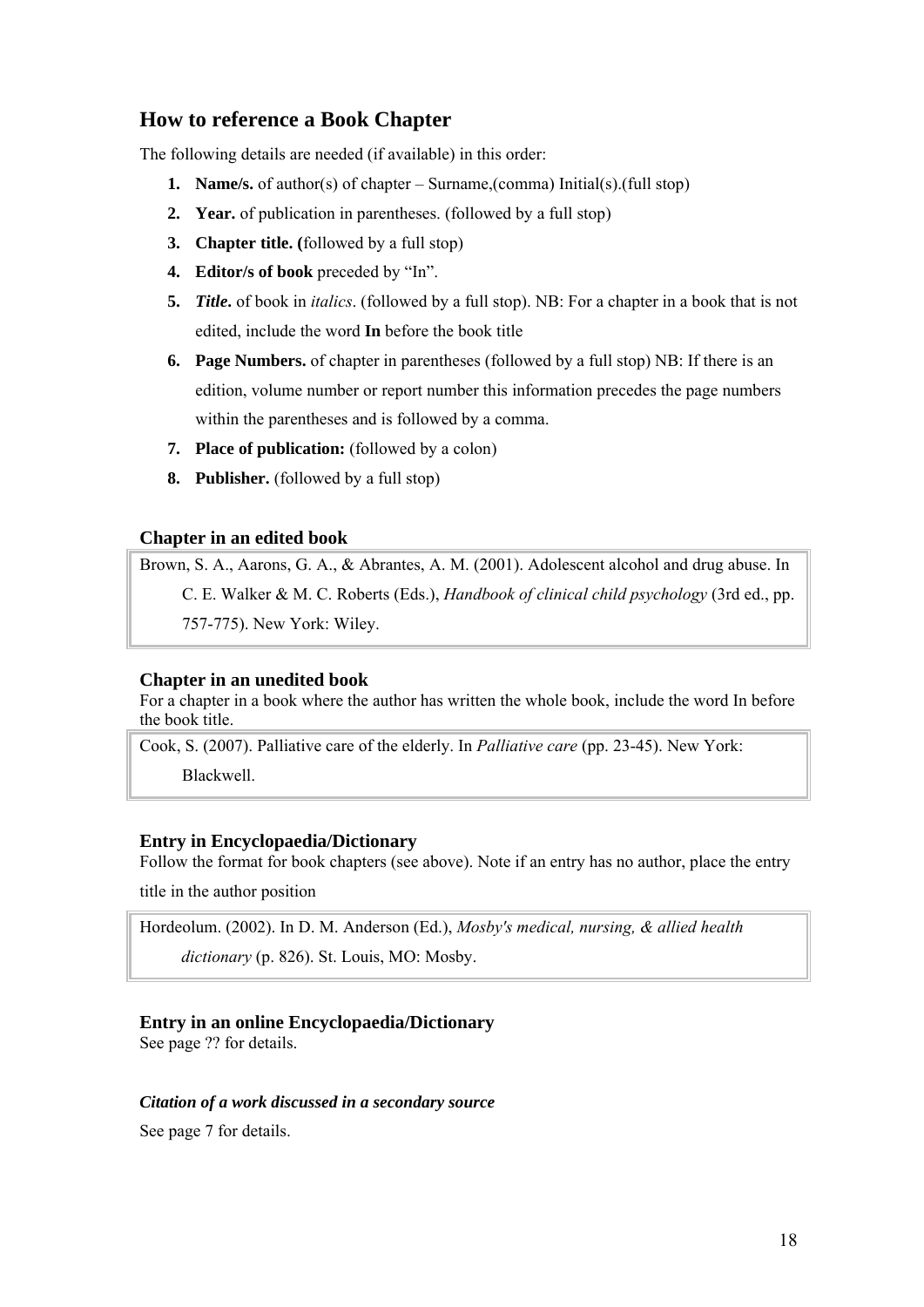## <span id="page-18-0"></span>**How to reference Technical Reports**

The following details are needed (if available) in this order:

- **1. Name/s.** of author(s), editor(s) Surname,(comma) Initial(s).(full stop)
- **2. Year.** of publication in parentheses. (followed by a full stop)
- **3.** *Title***.** of publication in *italics*. (followed by a full stop)
- **4. Report No.** (in parentheses, followed by a full stop) (edition always abbreviated to ed.)
- **5. Place of publication:** (followed by a colon)
- **6. Publisher.** (followed by a full stop)

Eagle, L., Bulmer, S., & Hawkins, J. (2003). *The 'obesity epidemic': Complex causes, controversial cures: Implications for marketing communication* (Tech. Rep. No. 03.03.). Auckland, New Zealand: Massey University at Albany, Department of Commerce.

NB: If there is no report number treat the item as a book and reference as such (see pg 14). If using **EndNote** and you have selected Reference type - Report, the following fields need to be filled in - Author, Year, Title, Type, Report No., City, Institution (for publishers name).

## **How to reference a Conference Proceeding**

NB: Treat regularly published Conference Proceedings as journals (see pg 12). Conference Proceedings that are published in any form (e.g. in a journal, as a chapter in an edited book, or as contribution to a symposium) should be treated in the same way as a chapter in a book (see pg 16).

The following details are needed (if available) in this order:

- **1. Name/s.** of author(s), editor(s) Surname,(comma) Initial(s).(full stop)
- **2. Year.** of publication in parentheses. (followed by a comma) and **Month.** (followed by a full stop)
- **3.** *Title***.** of publication in *italics*. (followed by a full stop)
- **4. Name of Conference,** (followed by a comma) Insert the following text before Name of Conference – **Paper presented at the**
- **5. Place of conference.** (followed by a full stop)

*For an unpublished paper* 

Bonita, R. (2000, May 8-10). *World Health Organisation mandate for women and heart diseases.* Paper presented at the International Conference on Women, Heart Diseases and Stroke, Victoria, Canada.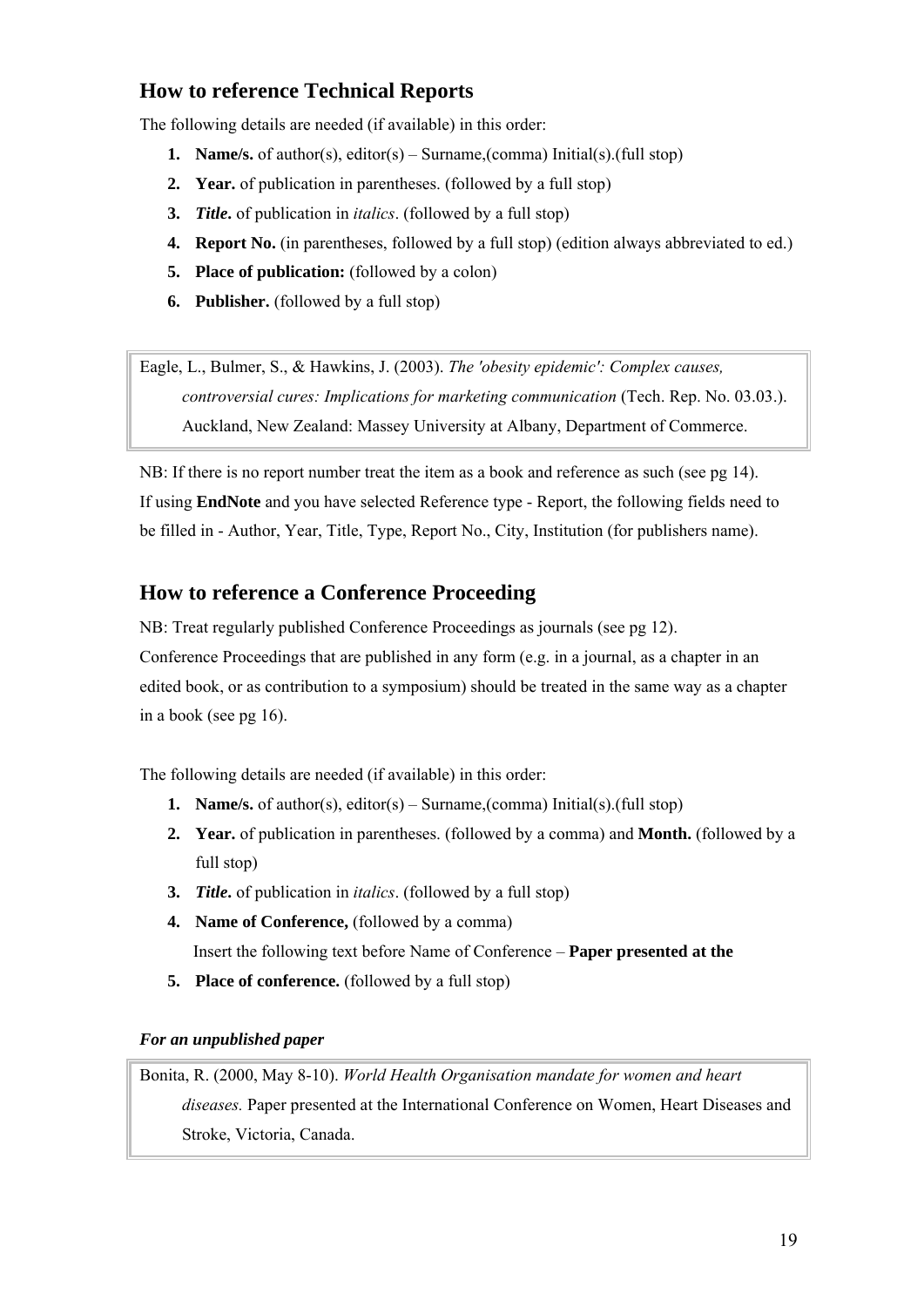## <span id="page-19-0"></span>**Doctoral Dissertations and Master's Theses**

#### **How to reference a Thesis**

NB: The American equivalent of a master's thesis is a doctoral dissertation

The following details are needed (if available) in this order:

- **1. Name/s.** of author(s), editor(s) Surname,(comma) Initial(s).(full stop)
- **2. Year.** of publication in parentheses. (followed by a full stop)
- **3.** *Title***.** of publication in *italics*. (followed by a full stop)
- **4. Name of University, (followed by a comma)**

Insert the following text before Name of University – **Unpublished master's thesis** OR if from an American University - **Unpublished doctoral dissertation** 

**5. City,** (followed by a comma) **State,** (followed by a comma)  **Country.** (followed by a full stop)

#### *Unpublished Thesis*

Grayson, S. J. (2001). *Nursing management of the rheumatic fever secondary prophylaxis programme.* Unpublished master's thesis, University of Auckland, Auckland, New Zealand.

OR

Spernak, S. M. (2001). *The impact of constructive thinking and doctor-patient relations on cardiac patient adherence.* Unpublished doctoral dissertation, George Washington University, Washington, DC.

NB: If you are using **EndNote** select the Reference type – Thesis. You will need to type the following text into the *Thesis Type* field - either **master's thesis** or **doctoral dissertation**.

## **How to reference a Personal Communication**

Personal communications are not included in the reference list. See page 8 for in-text citation details.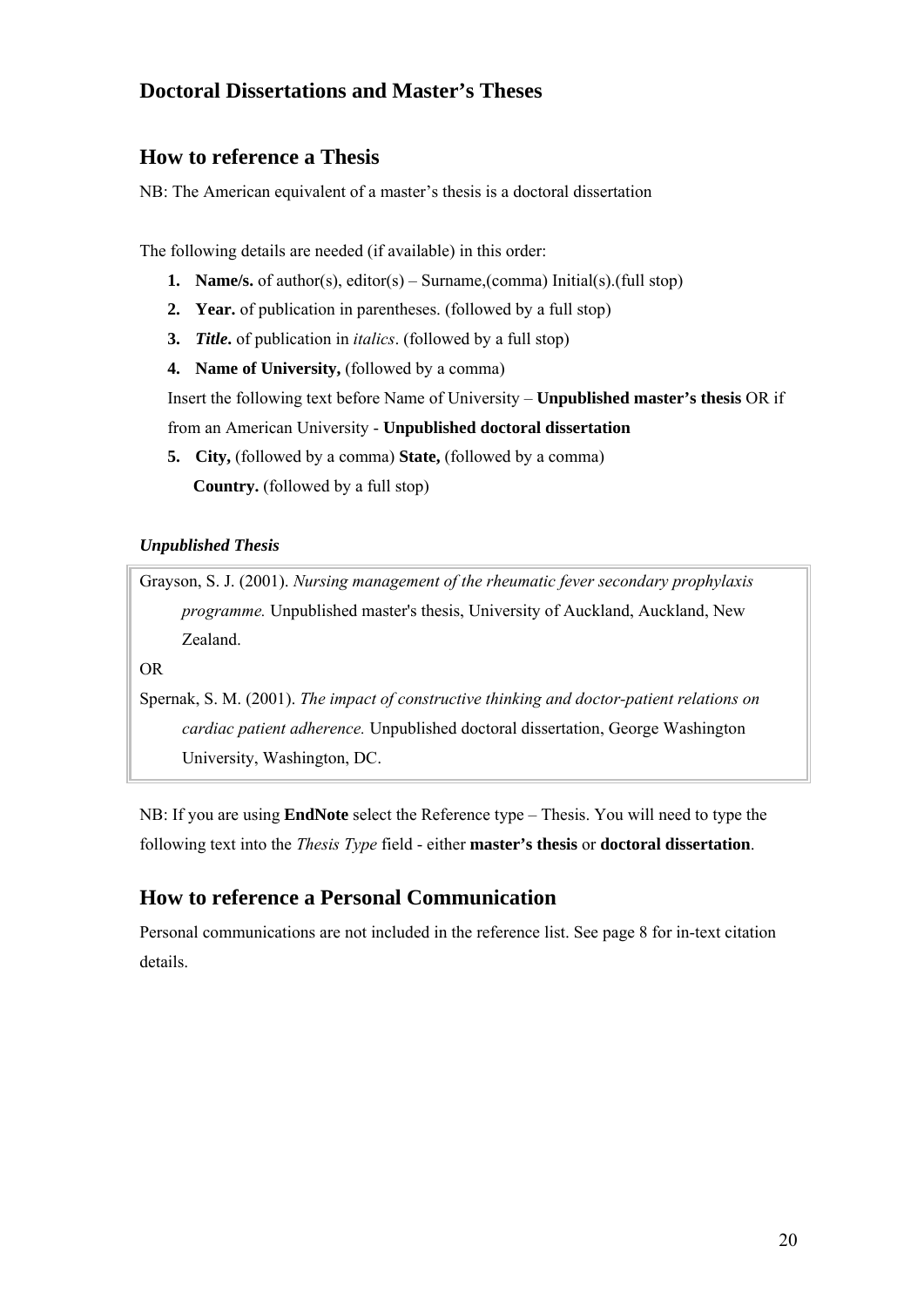## <span id="page-20-0"></span>**How to reference Lecture Notes**

The following details are needed (if available) in this order:

- 1. **Name**. of lecturer(s). Surname, (comma) Initial(s). (full stop)
- 2. **Year, Month Day**. of publication in parentheses. (followed by a full stop)
- 3. **Title**. of lecture. (followed by a full stop)
- 4. Insert the following text after the title **Unpublished lecture notes**, (followed by a comma)
- 5. **Name of University**, (followed by a comma)
- 6. **City,** (followed by a comma) **Country.** (followed by a full stop)

Sheridan, N. (2007, February 27). *Primary health care patterns in New Zealand*. Unpublished lecture notes, University of Auckland, Auckland, New Zealand.

NB: If the lecture does not have a title, provide a brief description of the lecture material within square brackets (not in italics).

## **How to reference Video Recording, Motion Pictures and Television**

#### **Series**

The following details are needed (if available) in this order:

**1. Producer/s.** of video – Surname, (comma) Initial(s). (full stop)

Insert the following text after producers name – (Producer), followed by a comma and then an ampersand **&**

**2. Director/s.** of video – Surname, (comma) Initial(s). (full stop)

Insert the following text after directors name – (Director). (followed by a full stop)

- **3. (Year).** of publication in parentheses. (followed by a full stop)
- **4.** *Title***.** of video in *italics*

Insert the following text after Title of video [**Motion picture**]. NB. Use square brackets – (followed by a full stop)

- **7. Country of origin:** (followed by a colon)
- **8. Studio or distributor.** (followed by a full stop)

#### **Video or motion picture with international or national availability**

Roston, J. (Producer), & Haberman, I. (Director). (1987). *Physical examination of the musculoskeletal system: Program 2: Foot and ankle* [Motion picture]. Park Ridge, Ill: The Academy.

**NB:** If video recording or movie is not available for wide distribution, provide the distributors name and complete address in parentheses at the end of the reference.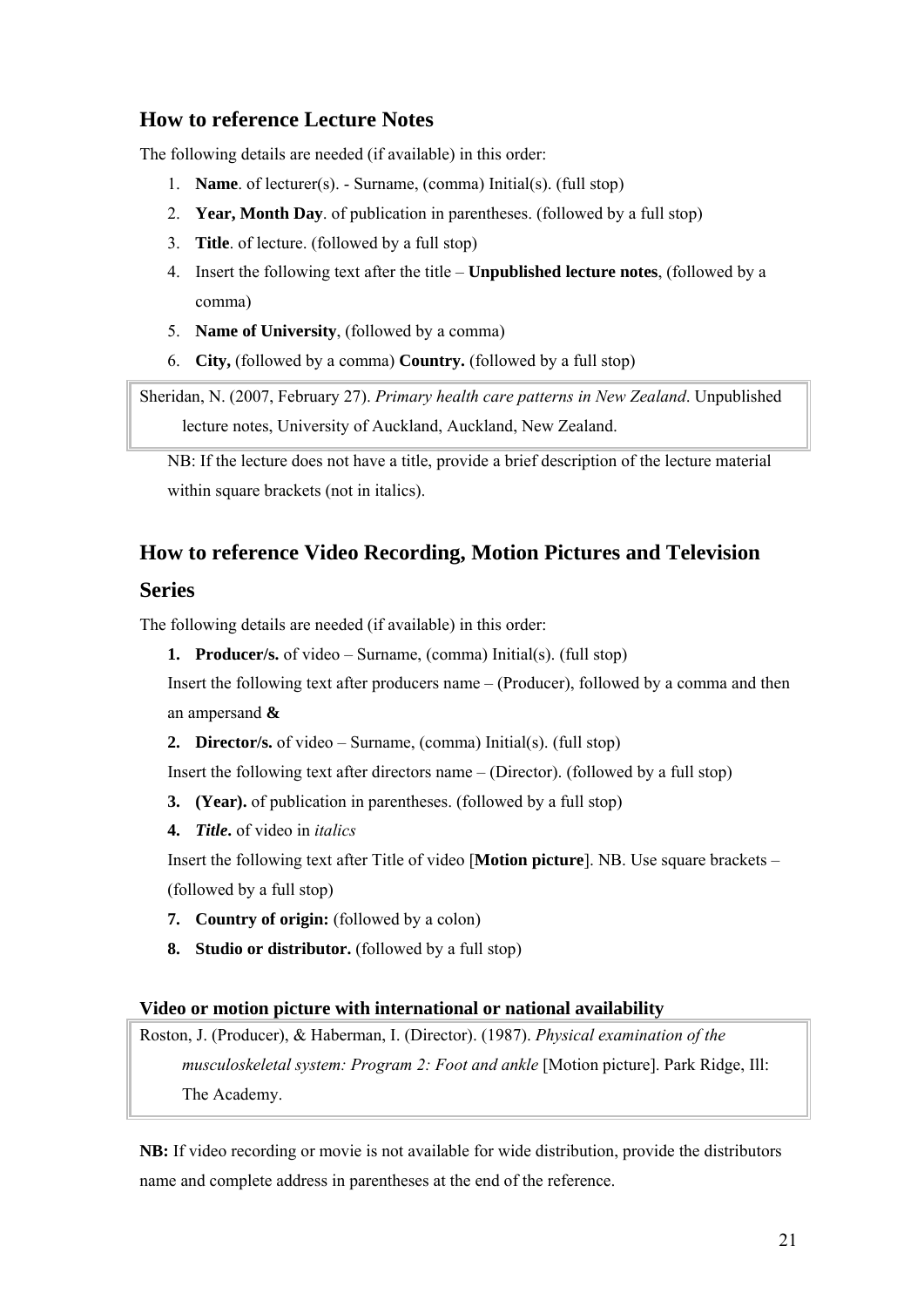#### <span id="page-21-0"></span>**Video or motion picture or with limited availability**

Roberts, H. (Producer). (1993). *Breast examination* [Motion picture]. (Available from University of Auckland, Private Bag 92019, Auckland, New Zealand).

#### **Motion picture (movie/film) with international or national availability**

Shadyac, T. & M. G. Williams (Producers), & Shadyac, T. (Director). (1998). *Patch Adams* [Motion picture]. Universal City, CA: Universal Pictures.

**NB:** If video recording or movie is not available for wide distribution, provide the distributors name and complete address in parentheses at the end of the reference.

#### **Television broadcast**

Māori Television (Producer). (2006, September 1). *Te kāea: News* [Television broadcast]. Auckland, New Zealand: Māori Television.

#### **Television series**

Bennett, S. (Producer). (1992). *Shortland Street* [Television series]. New Zealand: South Pacific Pictures.

#### **Single episode from a television series**

Booton, L. (Writer), & Bennett, S. (Director). (2007). Episode 16.101 [Television series episode]. In S. Bennett (Producer), *Shortland Street*. New Zealand: South Pacific Pictures.

OR

Crichton, M. & Maser, K. (Writers), & Innes, L. (Director). (2006). Tell me no secrets [Television series episode]. In M. Crichton & J. Wells (Producers), ER. Burbank, CA: Warner Bros. Television.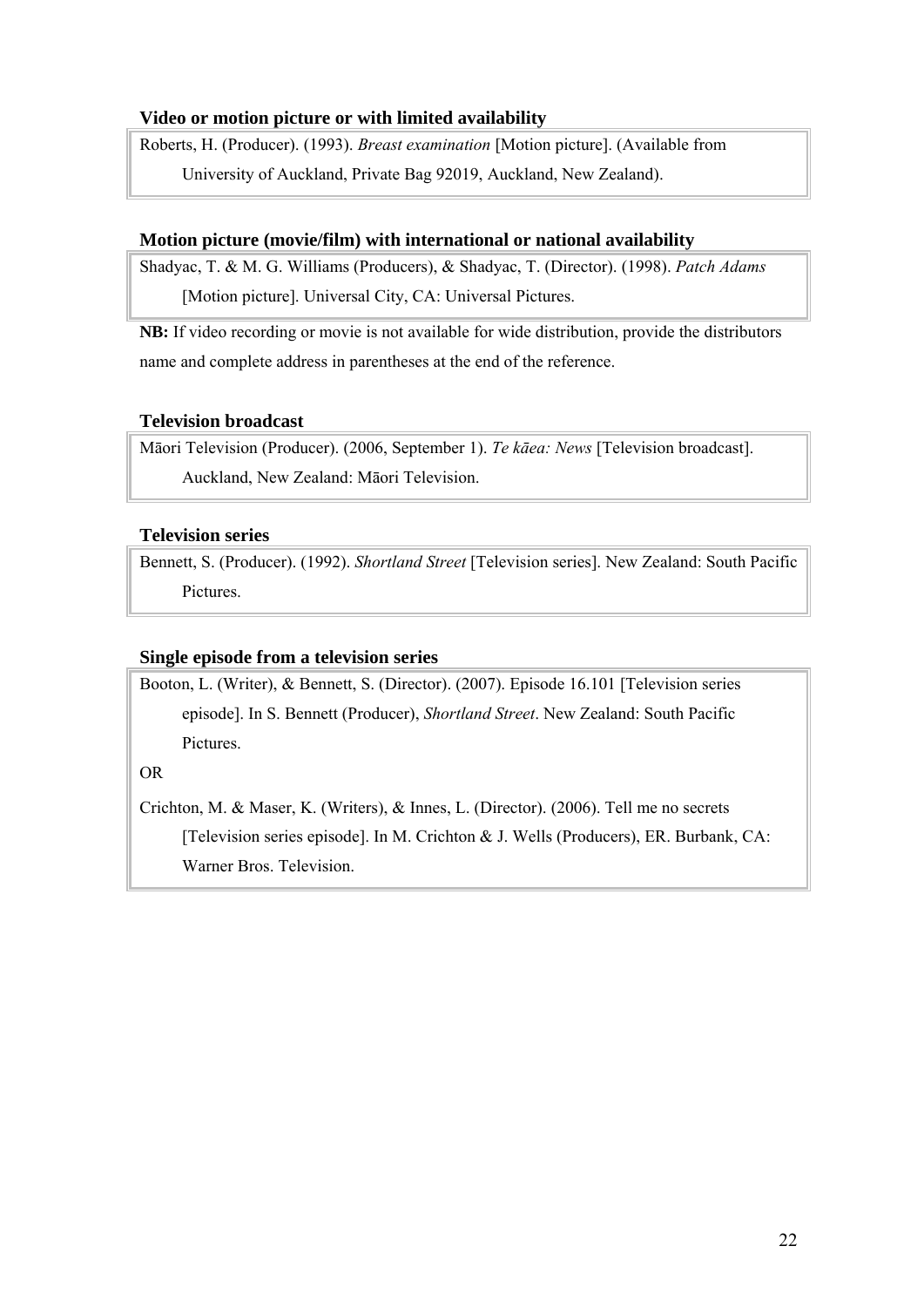## <span id="page-22-0"></span>**Electronic Media**

NB: There are new rules just released which have not been implemented into this section please check the [APA style guide to electronic references](http://voyager.auckland.ac.nz/cgi-bin/Pwebrecon.cgi?DB=local&Search_Arg=APA+style+guide+to+electronic+references&SL=None&Search_Code=TALL&CNT=20) by doing a title search in Voyager

There is a variety of material available on the web and this can present challenges when referencing these sources. Two key guidelines to follow when referencing electronic media are:

1. Direct readers as closely as possible to the information being cited – whenever possible

reference specific documents rather than home or menu pages

2. Provide addresses (URL) that actually work

#### **How to reference a Web Page**

The following details are needed (if available) in this order:

- **1. Author/s.** of web page Surname,(comma) Initial(s).(full stop)
- **2. Year.** of publication in parentheses. (followed by a full stop)
- **3.** *Title***.** of web page in *italics*. (followed by a full stop)
- **4. Date Retrieved Month Day,** (followed by a comma) **Year,** (followed by a comma)

Insert the following text before Month - **Retrieved**

**5. URL** (web address)

Insert the following text before URL **– from** (dependent on type of webpage)

#### **Stand alone Webpage (no author, no date)**

*Te Kaunihera O Nga Neehi Maori O Aotearoa [National Council of Maori Nurses]*. (n.d.).

Retrieved November 25, 2006, from http://www.healthsite.co.nz/hauora\_maori/ncmn/in dex.html

## **How to reference part/section of a Web Page**

The following details are needed (if available) in this order:

- **1. Author/s.** of section of web page Surname,(comma) Initial(s).(full stop)
- **2. Year.** of publication in parentheses. (followed by a full stop)
- **3. Title.** of section of web page. (followed by a full stop)
- **4.** *Title***.** Of web page in *italics*. (followed by a full stop)

Insert the following text before Title - **In**

#### **5. Date Retrieved Month Day,** (followed by a comma) **Year,** (followed by a comma)

Insert the following text before Month - **Retrieved**

**6. URL** (web address)

Insert the following text before URL **– from** (dependent on type of webpage)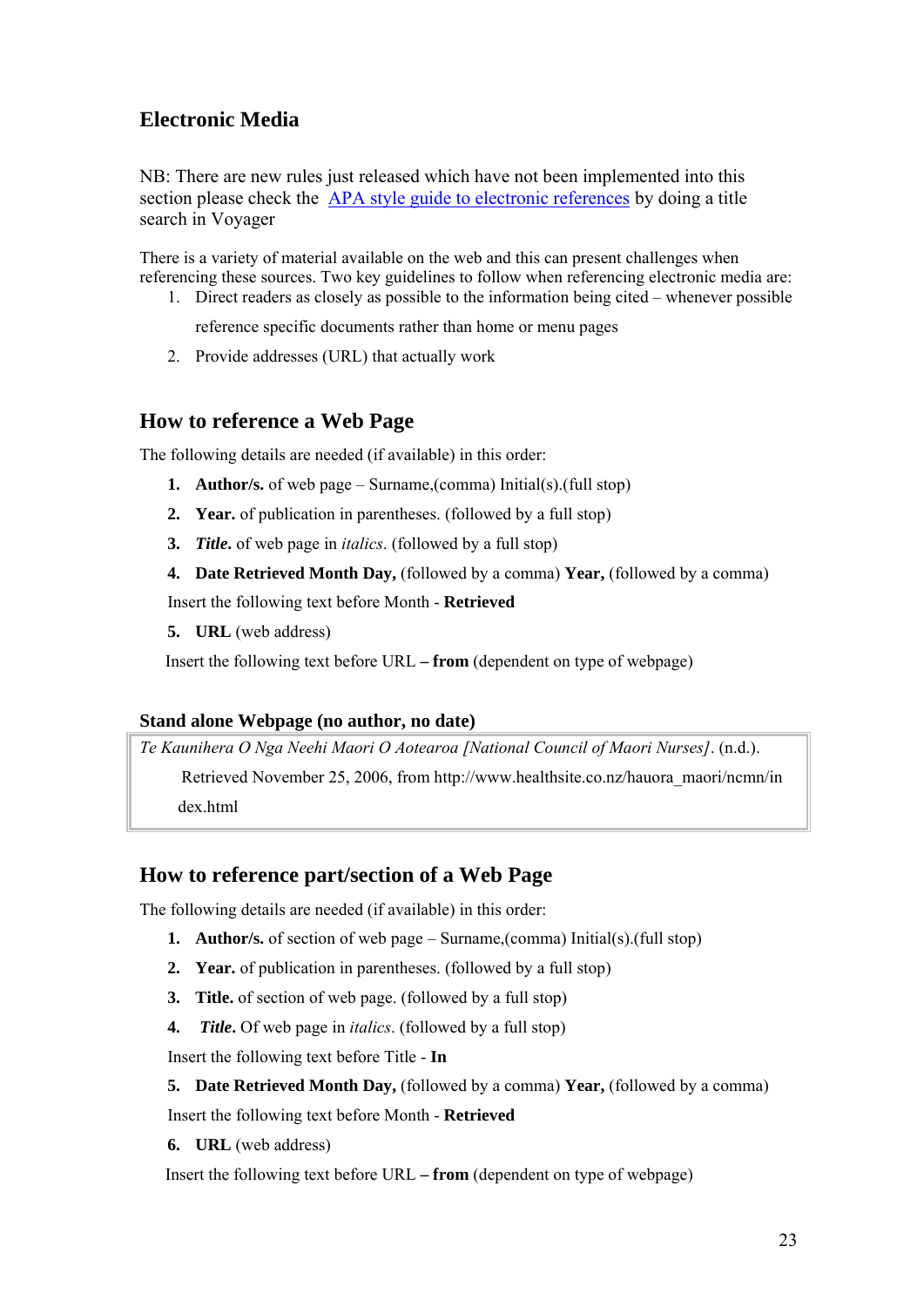#### <span id="page-23-0"></span>**Part/section of a webpage**

Schrader, B. (n.d.). Building families. In *We call it home: A history of state housing in New Zealand*. Retrieved June 24, 2004, from http://www.nzhistory.net.nz/Gallery/housing/ family.html

## **How to reference an Electronic Publication of Limited Circulation**

## **(Intranet not Internet)**

Note: The Electronic Publication of Limited Circulation example below has been provided by Philson Library Staff, following APA principles, as APA  $5<sup>th</sup>$  ed. does not provide any exact examples for this type of publication. Also, the MS Word formatting adds a carriage return before the URL whereas APA have a simple space.

The following details are needed (if available) in this order:

- **1. Author/s.** of electronic publication Surname,(comma) Initial(s).(full stop)
- **2. Year.** of publication in parentheses. (followed by a full stop)
- **3.** *Title***.** of publication in *italics*. (followed by a full stop)
- **4. Date Retrieved Month Day,** (followed by a comma) **Year,** (followed by a comma) Insert the following text before Month – **Retrieved**
- **5.** (**Location of Publication**) In parentheses insert **Available from the** (host organisation and the relevant programme or department)- followed by the web address (url)
- **6. URL** (web address)

Insert the following text before URL **– Web site:** (dependent on type of webpage)

Auckland District Health Board. (2002, September) *Cytotoxic therapy administration*. Retrieved May 1, 2007 (Available from the Auckland District Health Board, Polices and Procedures Web site: http://adhbintranet/ADHB%5FPolicies%5Fand%5FProcedures/Clin ical/ADHB\_Board/cytotoxic\_therapy\_administration.htm)

## **How to reference an Electronic Journal article**

The following details are needed (if available) in this order:

- **1. Author/s.** of article Surname,(comma) Initial(s).(full stop)
- **2. Year.** of publication in parentheses. (followed by a full stop)
- **3. Title.** of article. (followed by a full stop)
- **4.** *Journal title***,** in *italics* (followed by a comma) NB. Journal Title must be in full
- **5.** *Volume number***,** in *italics* (followed by a comma if no issue number is given)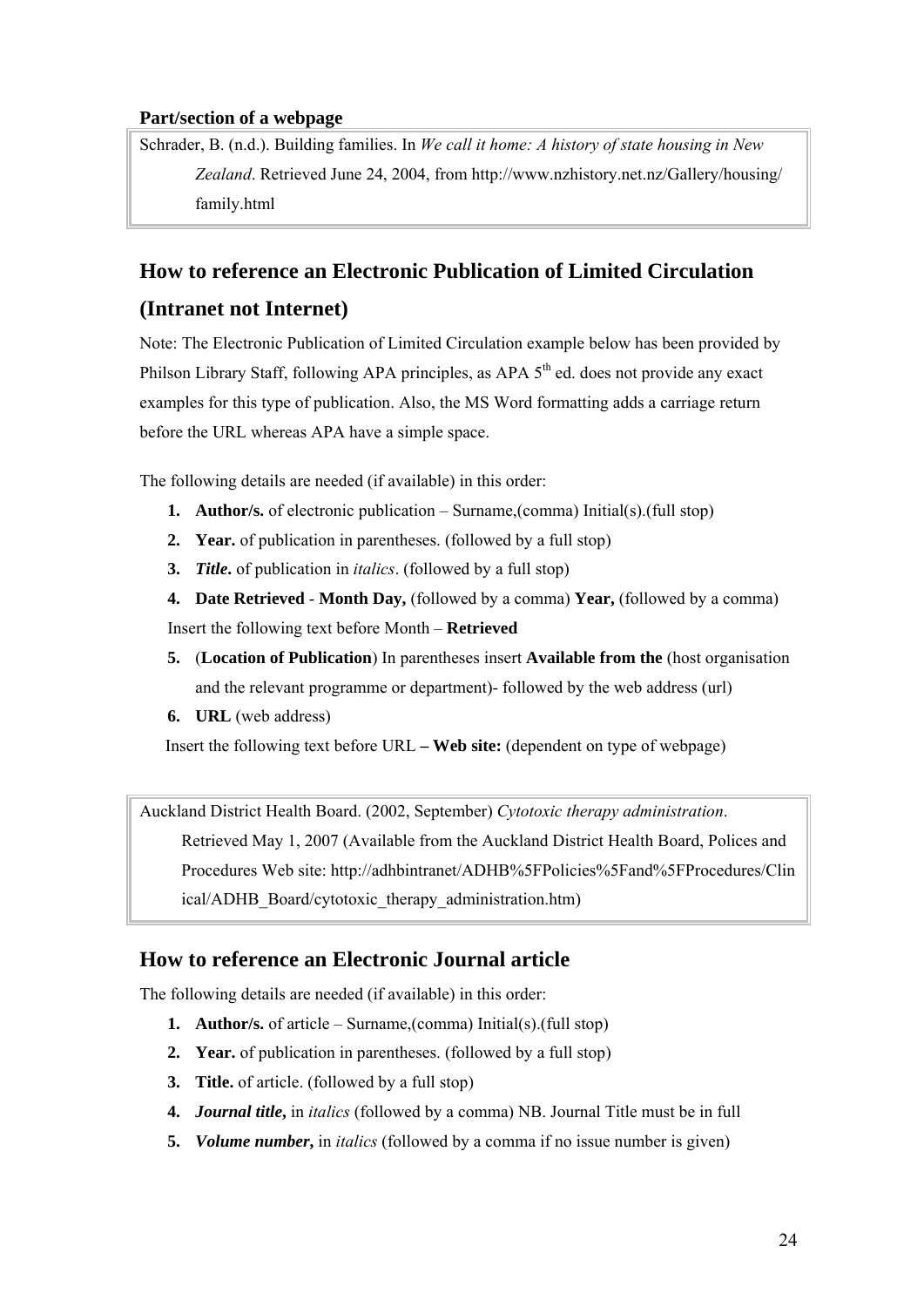- <span id="page-24-0"></span>**6. Issue/part number,** in parentheses only needed if issues are individually paginated (followed by a comma)
- **7. Page Numbers** of article (followed by a full stop) NB: If no page numbers given disregard

**8. Date Retrieved Month Day,** (followed by a comma) **Year,** (followed by a comma) Insert the following text before Month - **Retrieved**

**9. URL** (web address)

Insert the following text before URL **– from** 

#### **Electronic journal – Internet Only**

Klenk, K., Snow, J., Morgan, K., Bowen, R., Stephens, M., Foster, F., et al. (2004, December). Alligators as West Nile virus amplifiers. *Emerging Infectious Diseases, 10*(12). Retrieved November 25, 2004, from http://www.cdc.gov/ncidod/EID/vol10no12/04-0264.htm

NB: For an Internet article based on a print source see APA Manual pg 271

## **How to reference a Cochrane Review**

Note: The Cochrane examples below have been provided by Philson Library Staff, following APA principles, as APA 5<sup>th</sup> ed. does not provide any exact examples for Cochrane Databases.

The following details are needed (if available) in this order:

- **1. Author/s.** of article Surname,(comma) Initial(s).(full stop)
- **2. Updated Date.** of review in parentheses. Month Day, (comma) Year. (followed by a full stop) Insert the following text before Month – **Updated**. NB: Use 'Date of Most Recent Update' from the review.
- **3. Title.** of article.
- **4. Type.** of article in square brackets. (followed by a full stop) NB: Insert the following text **[Cochrane Review]** or **[Cochrane Protocol]**.
- **5.** *Database name,* in *italics* (followed by a comma) NB. Insert following text **In**  *Cochrane Database of Systematic Reviews,*
- **6. Year of database** (followed by a space)
- **7. Issue/volume.** in parentheses (followed by a full stop).
- **8. Date Retrieved Month Day,** (followed by a comma) **Year,** (followed by a comma), Insert the following text before Month – **Retrieved**
- **9. Software Provider.** (followed by a full stop). NB: Insert following text **from Ovid Evidence Based Medicine Reviews: Cochrane Database of Systematic Reviews.** OR **from The Cochrane Library, Wiley Interscience.**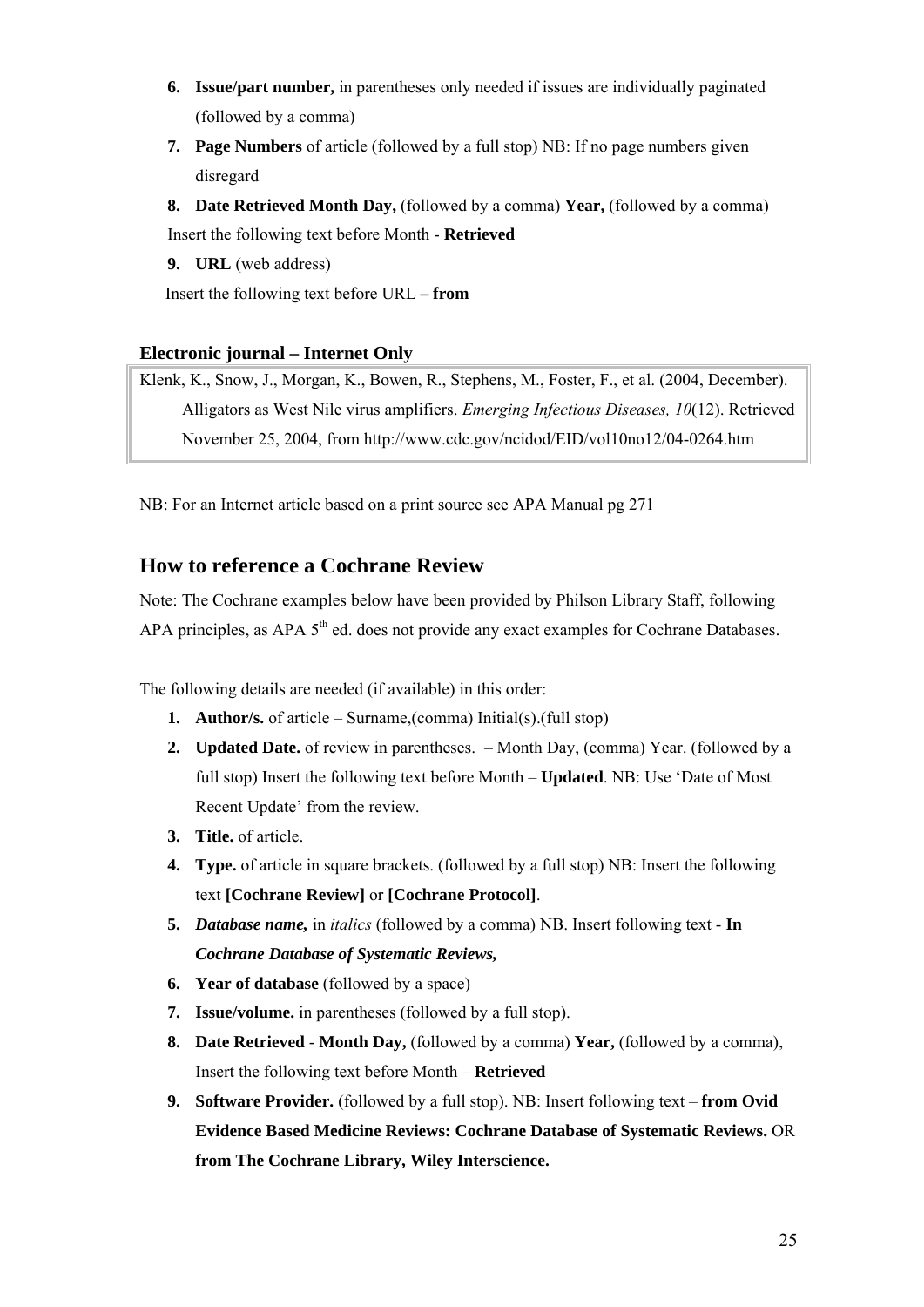#### <span id="page-25-0"></span>**Cochrane Database of Systematic Reviews (Ovid version)**

Sultana, A., Reilly, J., & Fenton, M. (Updated February 25, 2003). Thioridazine for schizophrenia. [Cochrane Review]. In *Cochrane Database of Systematic Reviews,* 2004 (4). Retrieved February 5, 2005, from Ovid Evidence Based Medicine Reviews: Cochrane Database of Systematic Reviews.

#### **The Cochrane Library, Wiley Interscience**

Bunn, F., Byrne, G., & Kendall, S. (Updated March 22, 2004). Telephone consultation and triage: effects on health care use and patient satisfaction. [Cochrane Review]. In *Cochrane Database of Systematic Reviews,* 2005 (1). Retrieved February 11, 2005, from The Cochrane Library, Wiley Interscience.

## **How to reference an electronic book retrieved from a database e.g. Books@Ovid, Ebrary, netLibrary**

The following details are needed (if available) in this order:

- **1. Name/s.** of author(s), editor(s) Surname,(comma) Initial(s).(full stop)
- **2. Year.** of publication in parentheses. (followed by a full stop)
- **3.** *Title***.** of publication in *italics*. (followed by a full stop)
- **4. Edition.** (in parentheses) if other than the first edition (followed by a full stop) NB: edition always abbreviated to ed.
- **5. Place of publication:** (followed by a colon)
- **6. Publisher.** (followed by a full stop)
- **7. Date Retrieved, – Month Day**, (followed by a comma) **Year**, (followed by a comma) Insert the following text before month – **Retrieved**
- **8. Software Provider.** (followed by a full stop) NB: Insert the following text **from Books@Ovid database** OR **from netLibrary database** OR **from Ebrary database.**

#### **Electronic book retrieved from a database**

Morris, P. J., & Wood, W. C. (2000). *Oxford Textbook of Surgery* (2nd ed.). Oxford, England: Oxford University Press. Retrieved September 1, 2004, from Books@Ovid database.

#### **Electronic book retrieved from a library catalogue**

Shaw, K. M., & Cummings, M. H. (Eds.), (2006). *Diabetes: Chronic complications* (2nd ed.). Chichester, England: John Wiley & Sons. Retrieved March 1, 2007, from University of Auckland Library Catalogue, Wiley Interscience: http://www3.interscience.wiley.com ezproxy.auckland.ac.nz/cgi-bin/bookhome/112510904?CRETRY=1&SRETRY=0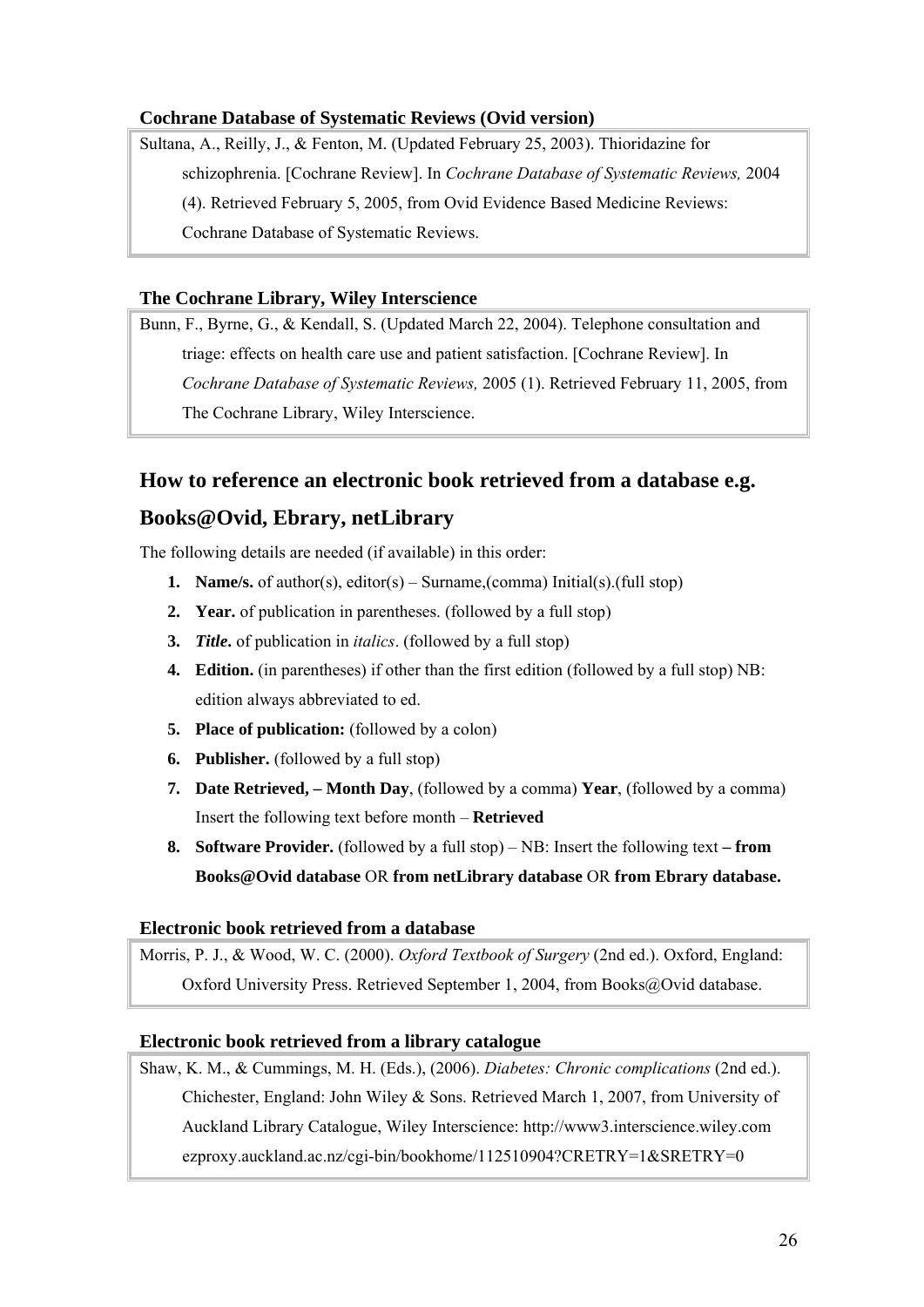## <span id="page-26-0"></span>**Legal Material**

## **How to reference an Act**

The following are some general guidelines for referencing acts both in the text of your document and in your reference list.

The details needed to reference an Act will vary according to the country from where the Act originates. Consult with your subject librarian. Note: According to the APA manual p. 403 you do not need to italicize the name of the Act in either the reference list or in text.

#### **In text**

According to the Misuse of Drugs Act of 1975 it was….

OR

…….. particular class of specified drug offence (Misuse of Drugs Act, 1975).

#### **Reference**

Basic Details required are:

- **1. Title of the Act**,(followed by a comma)
- **2. Volume** (followed by a space) NB: Number assigned to the Act
- **3. Source.** (full stop) (followed by a space) NB: Abbreviate source, normally includes the country where the Act originates from
- **4. § number** (followed by a space) NB: You will need to copy and paste the section number symbol from the Character Map (this is located under your Accessories Menu). NB: The **§** number is only required when you are not referencing the whole act.
- **5. Year.** of publication in parentheses. (followed by a full stop)

#### **Whole Act**

Misuse of Drugs Act, 116 Stat. N.Z. (1975). OR Human Rights Act, c.42 U.K. (1998). OR **Section of an Act**  Crimes Act, 43 Stat. N.Z. § 267 (1961).

#### **Other Country Codes:**

Australia – Austl. England – Eng. Great Britain – Gr. Brit. United Kingdom – U.K. United States of America – U.S. For states within Australia and the U.S. consult your subject librarian for the abbreviated code.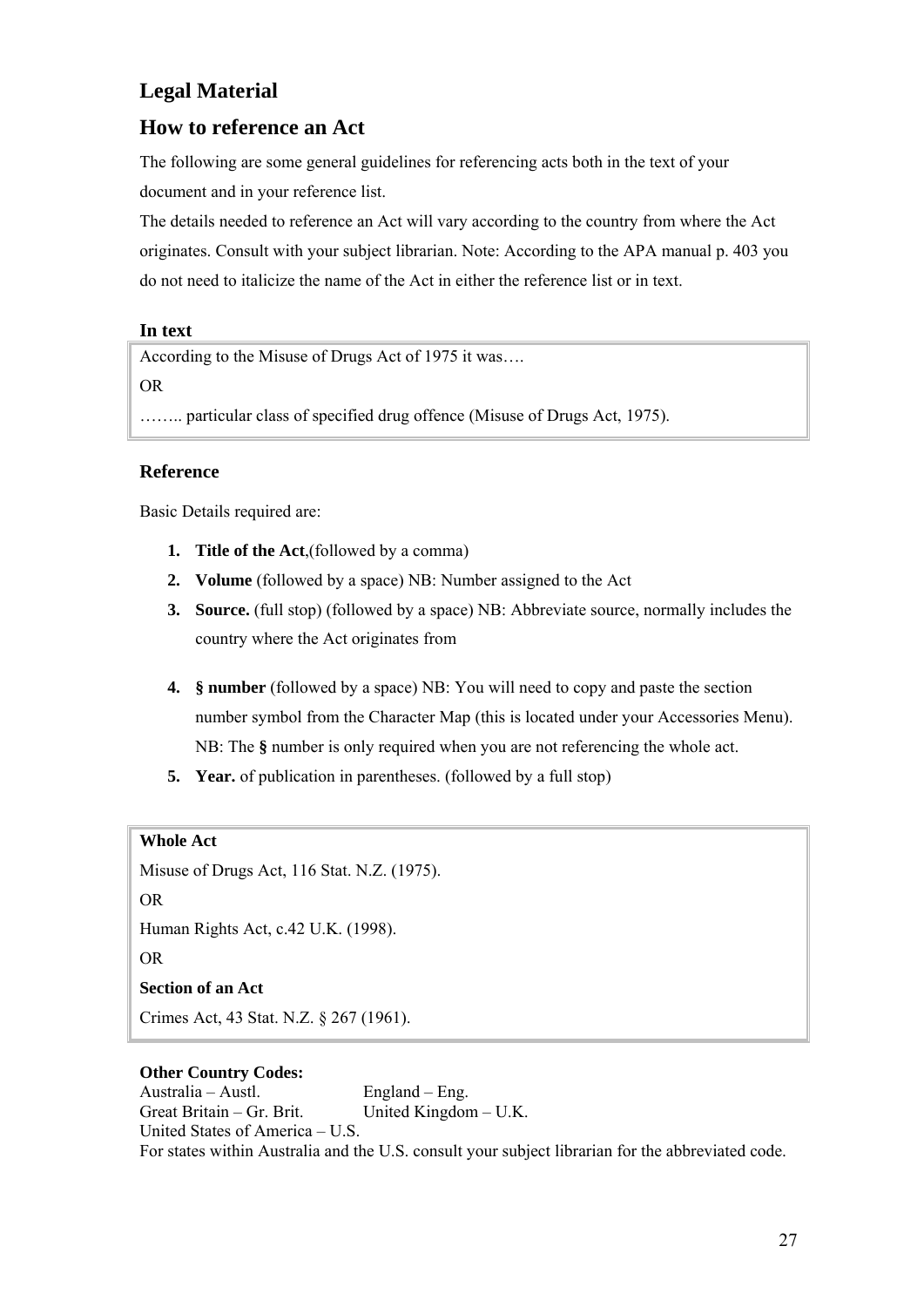## **Quick Guide to APA Referencing**

<span id="page-27-0"></span>

| <b>TYPE</b>              | <b>EXAMPLE</b>                                                                                                                                                                                                                                                                                                                                               | <b>FOR</b><br><b>MORE</b><br><b>DETAILS</b><br><b>SEE</b> |
|--------------------------|--------------------------------------------------------------------------------------------------------------------------------------------------------------------------------------------------------------------------------------------------------------------------------------------------------------------------------------------------------------|-----------------------------------------------------------|
| <b>Journal Articles</b>  |                                                                                                                                                                                                                                                                                                                                                              |                                                           |
| One Author               | Neugroschl, J. (2002). Agitation: How to manage behaviour disturbances in the older patient with<br>dementia. Geriatrics, 57(4), 33-37.                                                                                                                                                                                                                      | p. 14                                                     |
| Two Authors              | Hughes, E., & Rodgers, J. (1999). Changing times in diabetes care. Diabetes Primary Care, 1(1), 4.                                                                                                                                                                                                                                                           | p. 14                                                     |
| $Three-Six\, Authors$    | Ilan, D. I., Liporace, F. A., Rosen, J., & Cannavo, D. (2004). Efficacy of rofecoxib for pain control after<br>knee arthroscopy: A prospective, randomized, double-blinded clinical trial. Arthroscopy, 20, 813-<br>818.                                                                                                                                     | p. 14                                                     |
| More than Six Authors    | Cohet, C., Cheng, S., MacDonald, C., Baker, M., Foliaki, S., Huntington, N., et al. (2004). Infections,<br>medication use, and the prevalence of symptoms of asthma, rhinitis, and eczema in childhood.<br>Journal of Epidemiology & Community Health, 58, 852-857                                                                                           | p. 14                                                     |
| Journal supplements      | Roose, S. P. (2000). Considerations for the use of antidepressants in patients with cardiovascular disease.<br>American Heart Journal, 140(4 Suppl.), S84-S88.<br><b>OR</b><br>Stjernholm, C. (2003). Aspects of temporal bone anatomy and pathology in conjunction with cochlear<br>implant surgery. Acta Radiologica - Supplementum, 44(Suppl. 430), 2-15. | p. 15                                                     |
| Journal article in press | Alonso, S., Geys, H., Molenberghs, G., & Kenward, M. G. (in press). Validation of surrogate markers in  <br>multiple randomized clinical trials with repeated measurements. Biometrics.                                                                                                                                                                      | p. 15                                                     |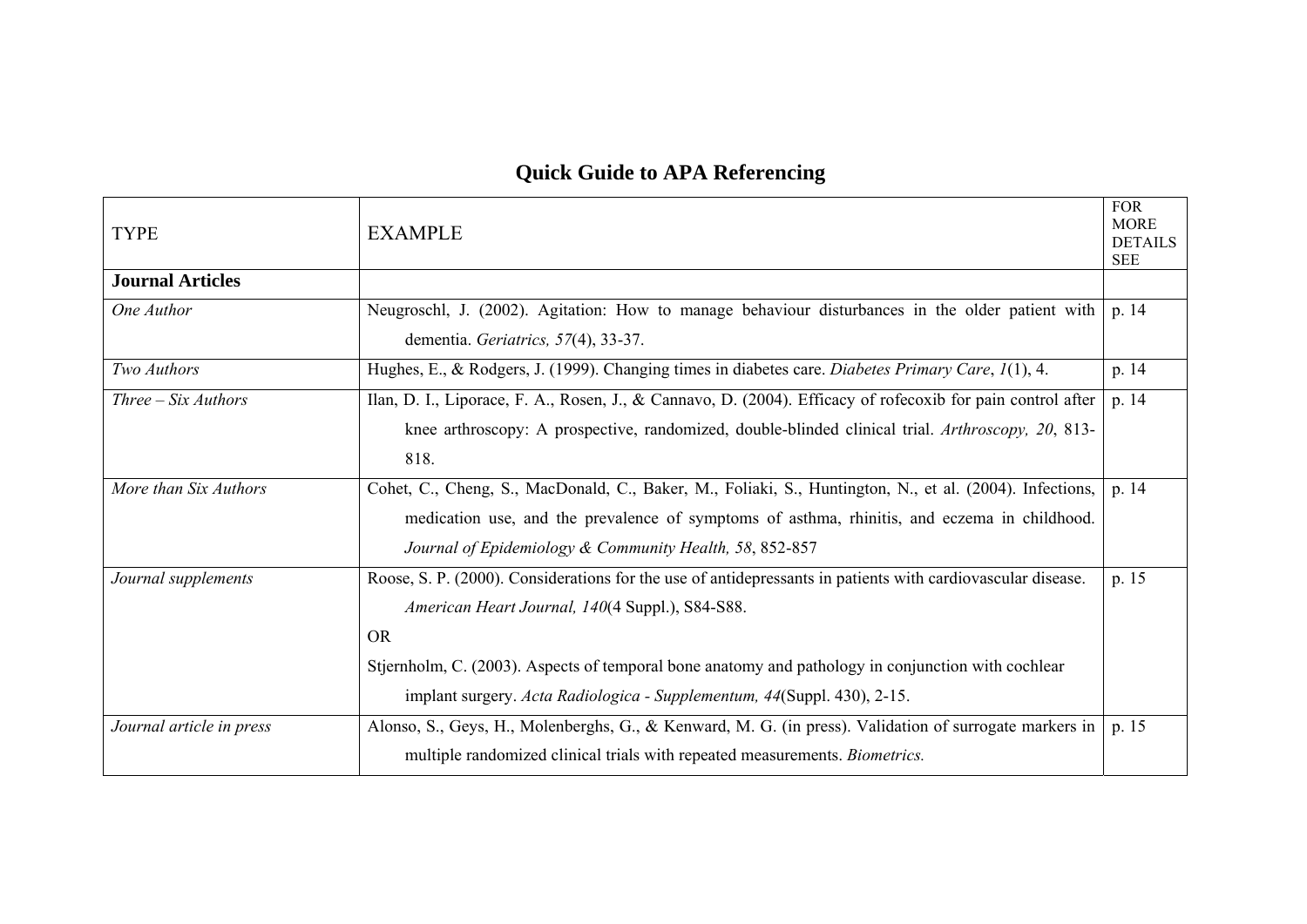| <b>Magazine Article</b>        | Allan, B. (2004, March). The food fight. Consumer, 438, 8-11.                                                                                                                                                                | p. 15   |
|--------------------------------|------------------------------------------------------------------------------------------------------------------------------------------------------------------------------------------------------------------------------|---------|
|                                | <b>OR</b>                                                                                                                                                                                                                    |         |
|                                | Fleming, D. (2004, March 8). Cutting back on obesity. New Zealand Woman's Weekly, 95-96.                                                                                                                                     |         |
| <b>Newspaper Article</b>       | Brooker, M. (2003, July 14). Meningitis scare swamps hospital. The Press, p. A1.                                                                                                                                             | p. 16   |
| <b>Books</b>                   |                                                                                                                                                                                                                              |         |
| Single author                  | Durie, M. (2001). Mauri ora: The dynamics of Maori health. Auckland, New Zealand: Oxford University<br>Press.                                                                                                                | p.16    |
| Single editor                  | Perl, A. (Ed.). (2004). Autoimmunity: Methods and protocols. Totowa, NJ: Humana Press.                                                                                                                                       | p. $16$ |
| Two authors                    | Polit-O'Hara, D., & Hungler, B. P. (1999). Nursing research: Principles and methods (6th ed.).<br>Philadelphia: Lippincott.                                                                                                  | p. 16   |
| Corporate Author               | New Zealand Occupational Safety & Health Service. (1996). Approved code of practice for the<br>management of noise in the workplace. Wellington, New Zealand: Department of Labour,<br>Occupational Safety & Health Service. | p. 17   |
| Author/Publisher are Identical | New Zealand Ministry of Health. (2004). Guideline for specialist health services for older people.<br>Wellington, New Zealand: Author.                                                                                       | p. 17   |
| No author/editor               | Australian medicines handbook: AMH. (2004). Adelaide, South Australia: Australian Medicines<br>Handbook.                                                                                                                     | p. 17   |
| <b>Brochure</b>                | Diabetes New Zealand. (2003). Cardiovascular risk and diabetes [Brochure]. Wellington, New Zealand:  <br>Author.                                                                                                             | p. 17   |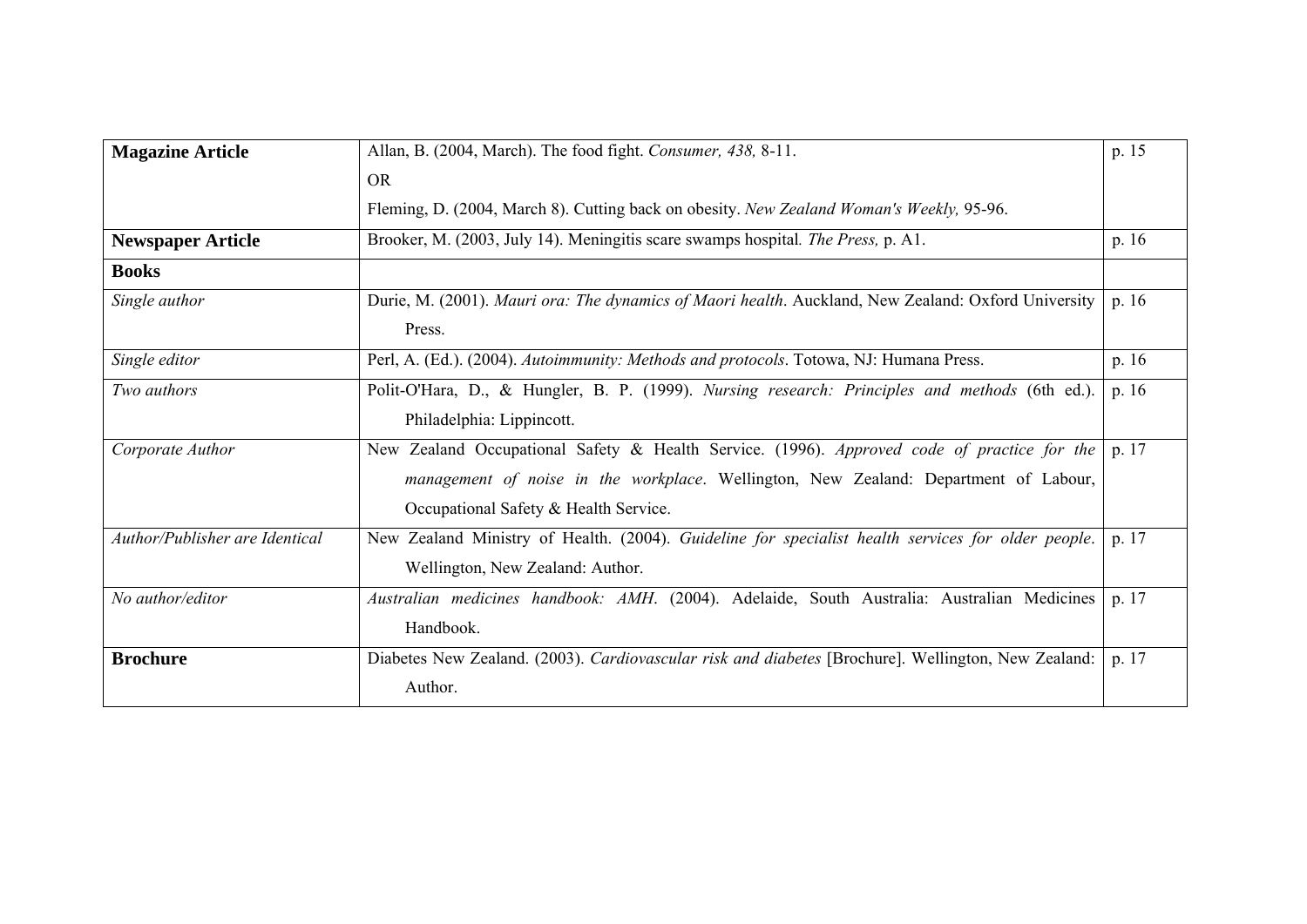<span id="page-29-0"></span>

| <b>Book Chapter</b>                               |                                                                                                              | p. 18  |
|---------------------------------------------------|--------------------------------------------------------------------------------------------------------------|--------|
| Chapter in an edited book                         | Brown, S. A., Aarons, G. A., & Abrantes, A. M. (2001). Adolescent alcohol and drug abuse. In C. E.           | p. 187 |
|                                                   | Walker & M. C. Roberts (Eds.), <i>Handbook of clinical child psychology</i> (3rd ed., pp. 757-775). New      |        |
|                                                   | York: Wiley.                                                                                                 |        |
| Chapter in an unedited book                       | Cook, S. (2007). Palliative care of the elderly. In <i>Palliative care</i> (pp. 23-45). New York: Blackwell. | p. 18  |
| <b>Entry</b> in                                   | Hordeolum. (2002). In D. M. Anderson (Ed.), Mosby's medical, nursing, & allied health dictionary (p.         | p. 18  |
| <b>Encyclopaedia/Dictionary</b>                   | 826). St. Louis, MO: Mosby.                                                                                  |        |
| <b>Citation of a work discussed</b>               |                                                                                                              | p. 7   |
| in a secondary source<br><b>Technical Reports</b> | Eagle, L., Bulmer, S., & Hawkins, J. (2003). The 'obesity epidemic': Complex causes, controversial cures:    | p. 19  |
|                                                   |                                                                                                              |        |
|                                                   | Implications for marketing communication (Tech. Rep. No. 03.03.). Auckland, New Zealand:                     |        |
|                                                   | Massey University at Albany, Department of Commerce.                                                         |        |
| <b>Conference Proceeding</b>                      | Bonita, R. (2000, May 8-10). <i>World Health Organisation mandate for women and heart diseases</i> . Paper   | p. 19  |
|                                                   | presented at the International Conference on Women, Heart Diseases and Stroke, Victoria, Canada.             |        |
| <b>Thesis</b>                                     | Grayson, S. J. (2001). Nursing management of the rheumatic fever secondary prophylaxis programme.            | p. 20  |
|                                                   | Unpublished master's thesis, University of Auckland, Auckland, New Zealand.                                  |        |
|                                                   | <b>OR</b>                                                                                                    |        |
|                                                   | Spernak, S. M. (2001). The impact of constructive thinking and doctor-patient relations on cardiac           |        |
|                                                   | patient adherence. Unpublished doctoral dissertation, George Washington University, Washington,              |        |
|                                                   | DC.                                                                                                          |        |
| <b>Personal Communication</b>                     |                                                                                                              | p. 8   |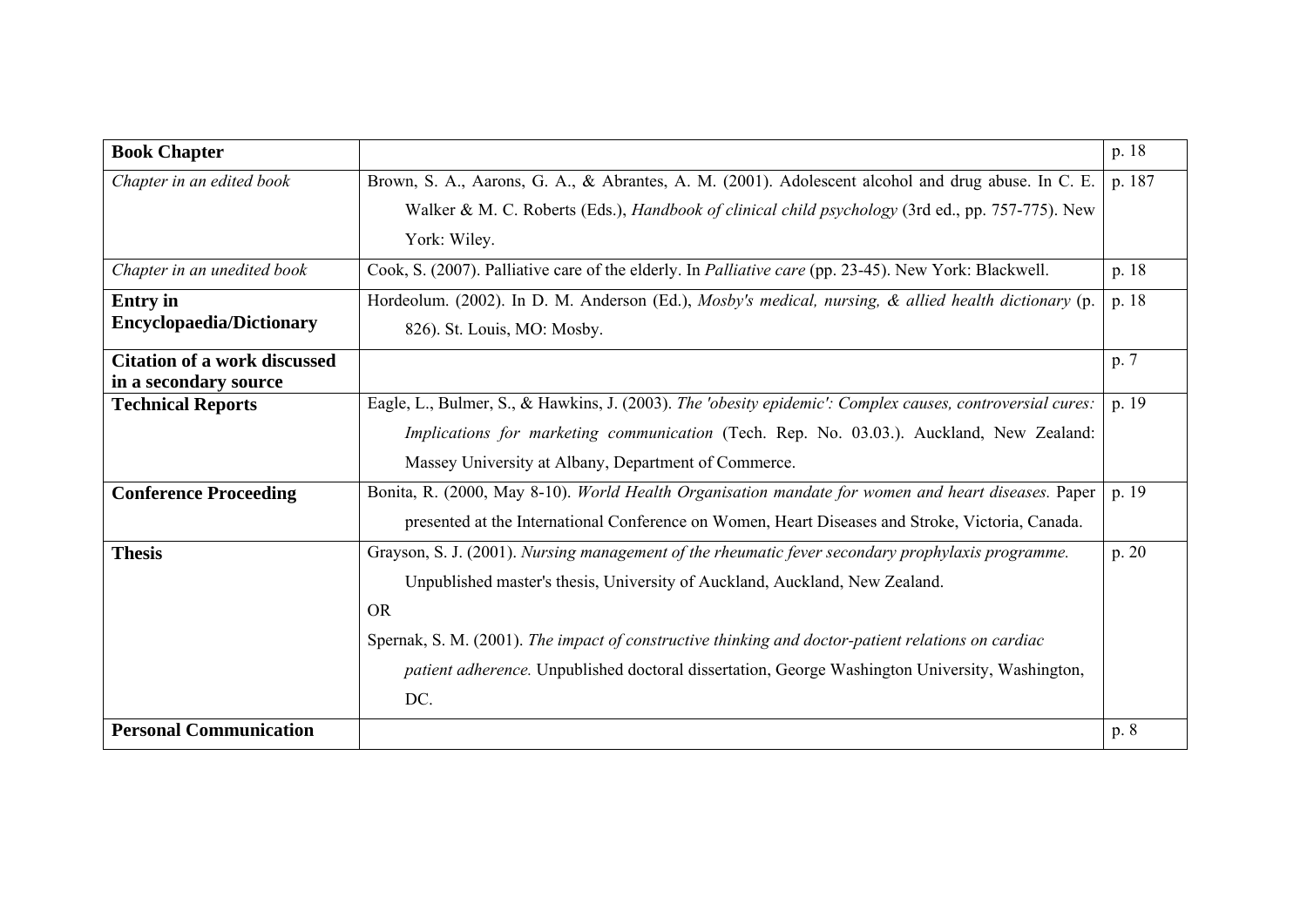| <b>Lecture Notes</b>                                                      | Sheridan, N. (2007, February 27). Primary health care patterns in New Zealand. Unpublished lecture                                                                                                                                                                                                               | p. 21     |
|---------------------------------------------------------------------------|------------------------------------------------------------------------------------------------------------------------------------------------------------------------------------------------------------------------------------------------------------------------------------------------------------------|-----------|
|                                                                           | notes, University of Auckland, Auckland, New Zealand.                                                                                                                                                                                                                                                            |           |
| <b>Video Recording, Motion</b><br><b>Pictures and Television</b>          |                                                                                                                                                                                                                                                                                                                  | pp. 21-22 |
| Video or motion picture with<br>international or national<br>availability | Roston, J. (Producer), & Haberman, I. (Director). (1987). Physical examination of the musculoskeletal<br>system: Program 2: Foot and ankle [Motion picture]. Park Ridge, Ill: The Academy.                                                                                                                       | p. 21     |
| Video or motion picture with<br>limited availability                      | Roberts, H. (Producer). (1993). <i>Breast examination</i> [Motion picture]. (Available from University of<br>Auckland, Private Bag 92019, Auckland, New Zealand).                                                                                                                                                | p. 22     |
| Motion picture (movie/film) with<br>international or nation availability  | Shadyac, T. & M. G. Williams (Producers), & Shadyac, T. (Director). (1998). Patch Adams [Motion<br>picture]. Universal City, CA: Universal Pictures.                                                                                                                                                             | p. 22     |
| Television broadcast                                                      | Māori Television (Producer). (2006, September 1). Te kāea: News [Television broadcast]. Auckland, New<br>Zealand: Māori Television.                                                                                                                                                                              | p. 22     |
| <i>Television series</i>                                                  | Bennett, S. (Producer). (1992). Shortland Street [Television series]. New Zealand: South Pacific Pictures.                                                                                                                                                                                                       | p. 22     |
| Single episode from a television<br>series                                | Booton, L. (Writer), & Bennett, S. (Director). (2007). Episode 16.101 [Television series episode]. In S.<br>Bennett (Producer), Shortland Street. New Zealand: South Pacific Pictures.<br><b>OR</b><br>Crichton, M. & Maser, K. (Writers), & Innes, L. (Director). (2006). Tell me no secrets [Television series | p. 22     |
|                                                                           | episode]. In M. Crichton & J. Wells (Producers), ER. Burbank, CA: Warner Bros. Television.                                                                                                                                                                                                                       |           |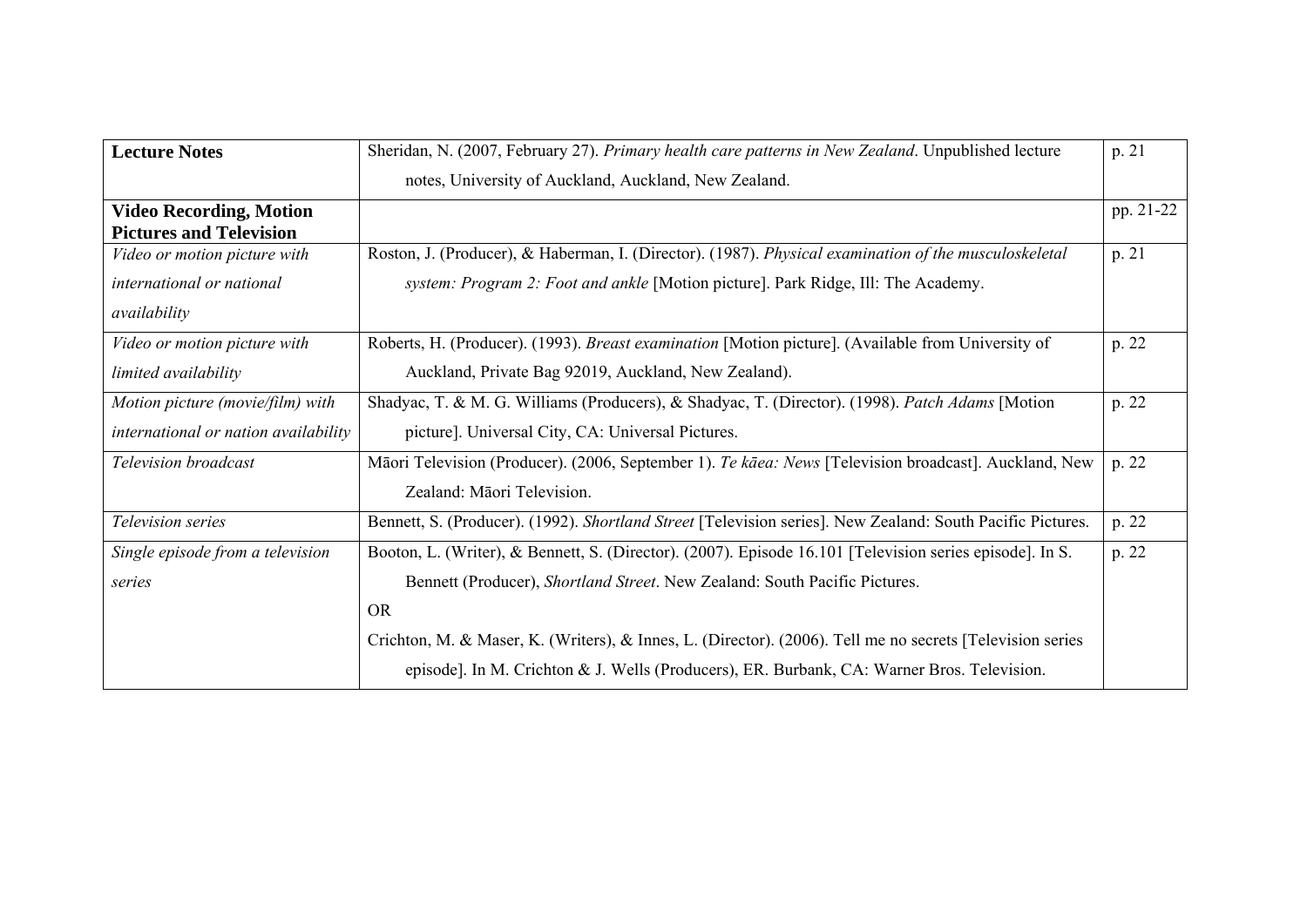<span id="page-31-0"></span>

| <b>Electronic Media</b>                                |                                                                                                           | pp. 23-26 |
|--------------------------------------------------------|-----------------------------------------------------------------------------------------------------------|-----------|
| <b>Webpages</b>                                        |                                                                                                           | pp. 23-24 |
| Stand alone Webpage (no author,                        | Te Kaunihera O Nga Neehi Maori O Aotearoa [National Council of Maori Nurses]. (n.d.). Retrieved           | p. 23     |
| no date)                                               | November 25, 2006, from http://www.healthsite.co.nz/hauora_maori/ncmn/index.html                          |           |
| Part/section of a webpage                              | Schrader, B. (n.d.). Building families. In We call it home: A history of state housing in New Zealand.    | pp. 23-24 |
|                                                        | Retrieved June 24, 2004, from http://www.nzhistory.net.nz/Gallery/housing/family.html                     |           |
| <b>Electronic Publication of</b>                       | Auckland District Health Board. (2002, September) Cytotoxic therapy administration. Retrieved May 1,      | p. 24     |
| <b>Limited Circulation (Intranet)</b><br>not Internet) | 2007 (Available from the Auckland District Health Board, Polices and Procedures Web site:                 |           |
|                                                        | http://adhbintranet/ADHB%5FPolicies%5Fand%5FProcedures/Clinical/ADHB Board/cytotoxic th                   |           |
|                                                        | erapy administration.htm)                                                                                 |           |
| Electronic journal - Internet                          | Klenk, K., Snow, J., Morgan, K., Bowen, R., Stephens, M., Foster, F., et al. (2004, December). Alligators | p. 24-25  |
| Only                                                   | as West Nile virus amplifiers. <i>Emerging Infectious Diseases, 10</i> (12). Retrieved November 25, 2004, |           |
|                                                        | from http://www.cdc.gov/ncidod/EID/vol10no12/04-0264.htm                                                  |           |
| <b>Cochrane Review</b>                                 |                                                                                                           | pp. 25-26 |
| Cochrane Database of Systematic                        | Sultana, A., Reilly, J., & Fenton, M. (Updated February 25, 2003). Thioridazine for schizophrenia.        | p. 26     |
| Reviews (Ovid version)                                 | [Cochrane Review]. In Cochrane Database of Systematic Reviews, 2004 (4). Retrieved February 5,            |           |
|                                                        | 2005, from Ovid Evidence Based Medicine Reviews: Cochrane Database of Systematic Reviews.                 |           |
| The Cochrane Library, Wiley<br>Interscience            | Bunn, F., Byrne, G., & Kendall, S. (Updated March 22, 2004). Telephone consultation and triage: effects   | p. 26     |
|                                                        | on health care use and patient satisfaction. [Cochrane Review]. In Cochrane Database of Systematic        |           |
|                                                        | Reviews, 2005 (1). Retrieved February 11, 2005, from The Cochrane Library, Wiley Interscience.            |           |